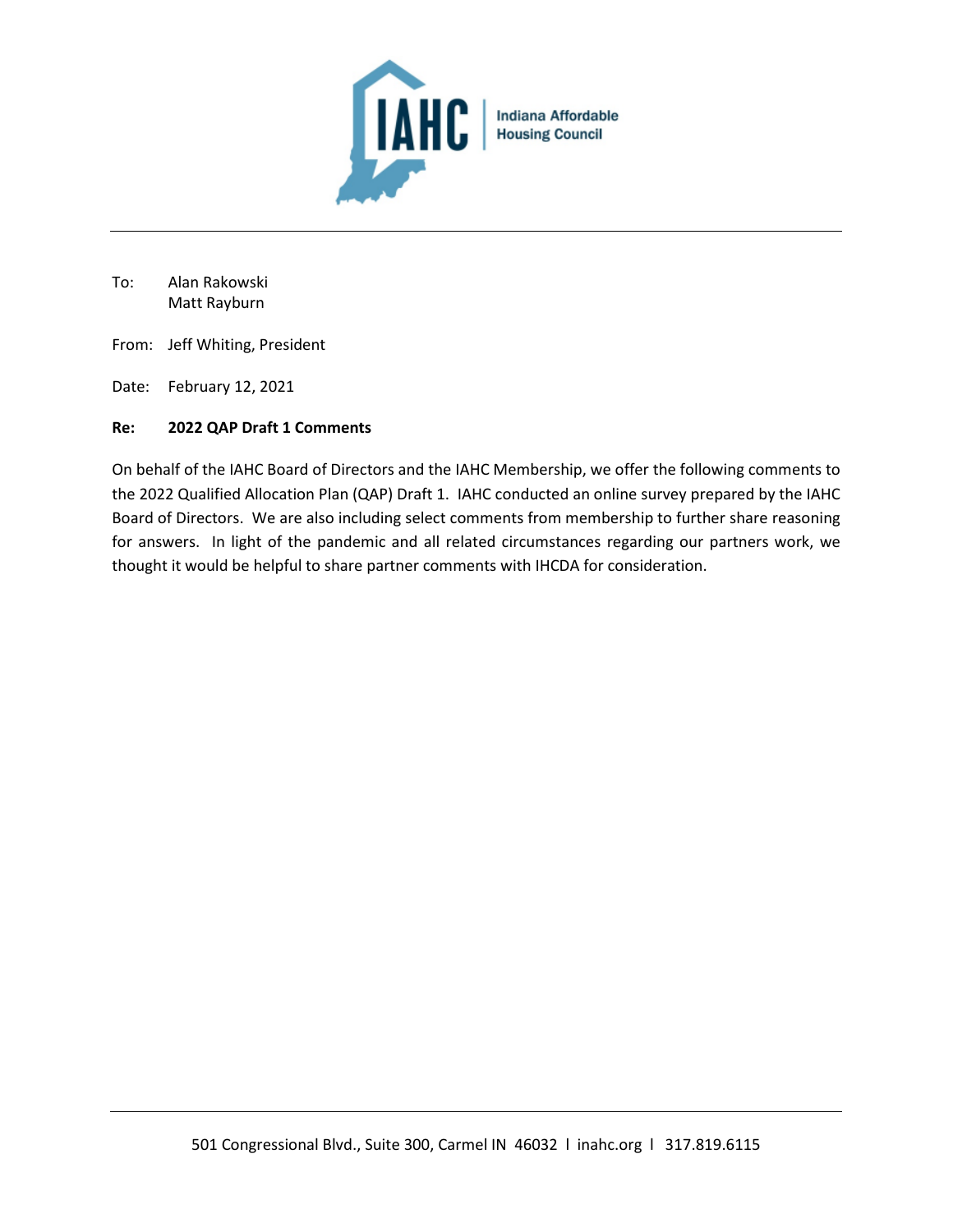## 1. After review of Draft 1, do you still support a one-year rate?



| <b>ANSWER CHOICES</b> | <b>RESPONSES</b> |
|-----------------------|------------------|
| Yes                   | 76.92%           |
| <b>No</b>             | 15.38%           |
| No preference         | 7.69%            |
|                       |                  |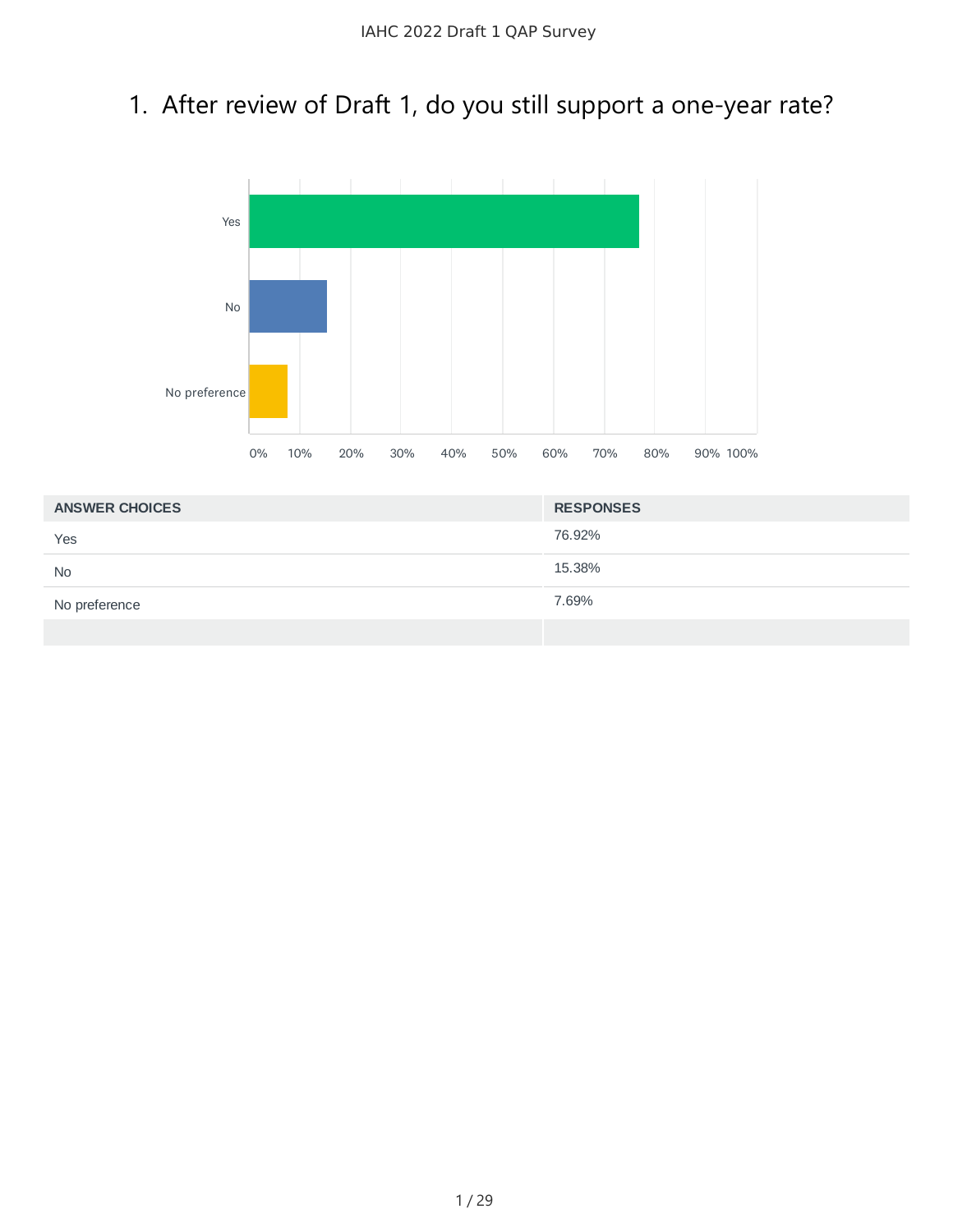## 2. Please explain why you answered #1 the way you did.

| #  | <b>RESPONSES</b>                                                                                                                                                                                                              | <b>DATE</b>       |
|----|-------------------------------------------------------------------------------------------------------------------------------------------------------------------------------------------------------------------------------|-------------------|
| 1  | Can live with it as written for a year - feel like IHCDA really needs to rethink its overabundance<br>of scoring criteria and submission requirements, and a 2 year would give them even longer to<br>put this off.           | 2/12/2021 3:03 PM |
| 2  | We need to rework the QAP and this is not a good year to do this.                                                                                                                                                             | 2/12/2021 2:41 PM |
| 3  | Because the QAP needs a major overhaul and by doing a one year now it will give time to<br>make changes                                                                                                                       | 2/12/2021 2:34 PM |
| 4  | Because this is what IHCDA wants and I do not see them changing their mind.                                                                                                                                                   | 2/12/2021 2:27 PM |
| 5  | COVID, new administration                                                                                                                                                                                                     | 2/12/2021 2:22 PM |
| 6  | These are strange days. A one-year QAP is perfect.                                                                                                                                                                            | 2/12/2021 2:12 PM |
| 7  | COVID impact and lack of timing for a full QAP overhaul - which should be planned for next<br>QAP                                                                                                                             | 2/12/2021 2:09 PM |
| 8  | I think one year is appropriate based on the new administration and the amount of work related<br>to administering rental assistance funds.                                                                                   | 2/12/2021 1:59 PM |
| 9  | I believe the QAP needs a comprehensive overhaul that cannot be completed in 2 months                                                                                                                                         | 2/12/2021 1:55 PM |
| 10 | Given the number of changes, with non-of them being specific to COVID-19, then this should<br>be a 2-year QAP.                                                                                                                | 2/12/2021 1:52 PM |
| 11 | Gives IHCDA and developers more flexibility post-COVID                                                                                                                                                                        | 2/12/2021 1:42 PM |
| 12 | do you mean "QAP" where it says "rate"? I understand IHCDA's position and support them.                                                                                                                                       | 2/12/2021 1:38 PM |
| 13 | They will likely save us all some time (especially IHCDA) if they keep a 2-year QAP. If<br>something needs to be changed after the first year it can get updated at that time. But likely<br>nothing will need to be changed. | 2/12/2021 1:34 PM |
|    |                                                                                                                                                                                                                               |                   |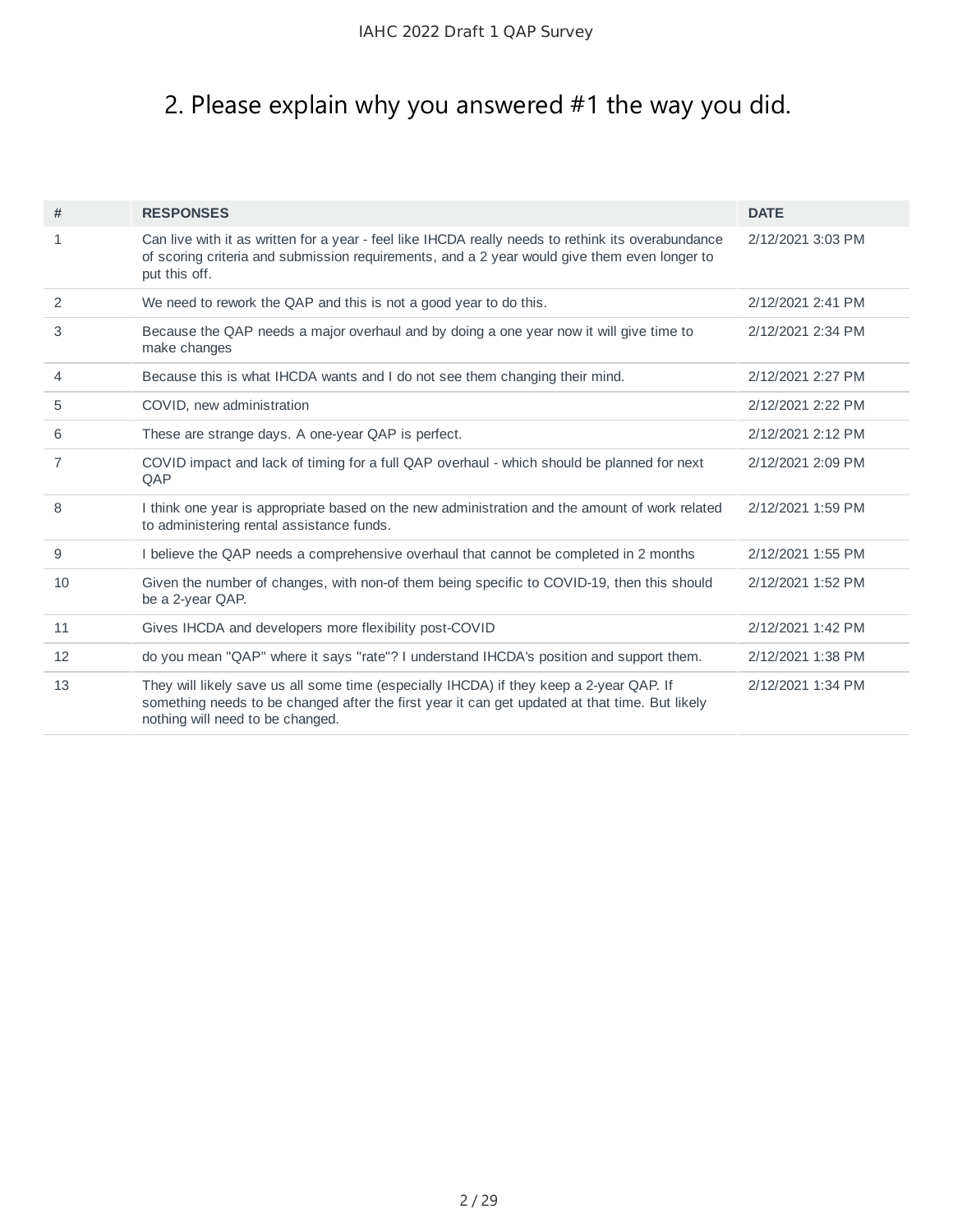3. In general, and based on last survey results, it would seem membership supports the proposed changes in the Set-Asides. With the percentage increases in some of the remaining set-asides, we revise course and question if the General Set-Aside criteria still supports a greater impact of getting developments funded, with thought given to the difficulty in scoring high enough to be competitive in the remaining set-asides for a senior development.

Do you support changing the 'General' Set Aside to 'Senior' Set-Aside?



| <b>ANSWER CHOICES</b> | <b>RESPONSES</b> |
|-----------------------|------------------|
| Yes                   | 61.54%           |
| <b>No</b>             | 23.08%           |
| No Preference         | 15.38%           |
|                       |                  |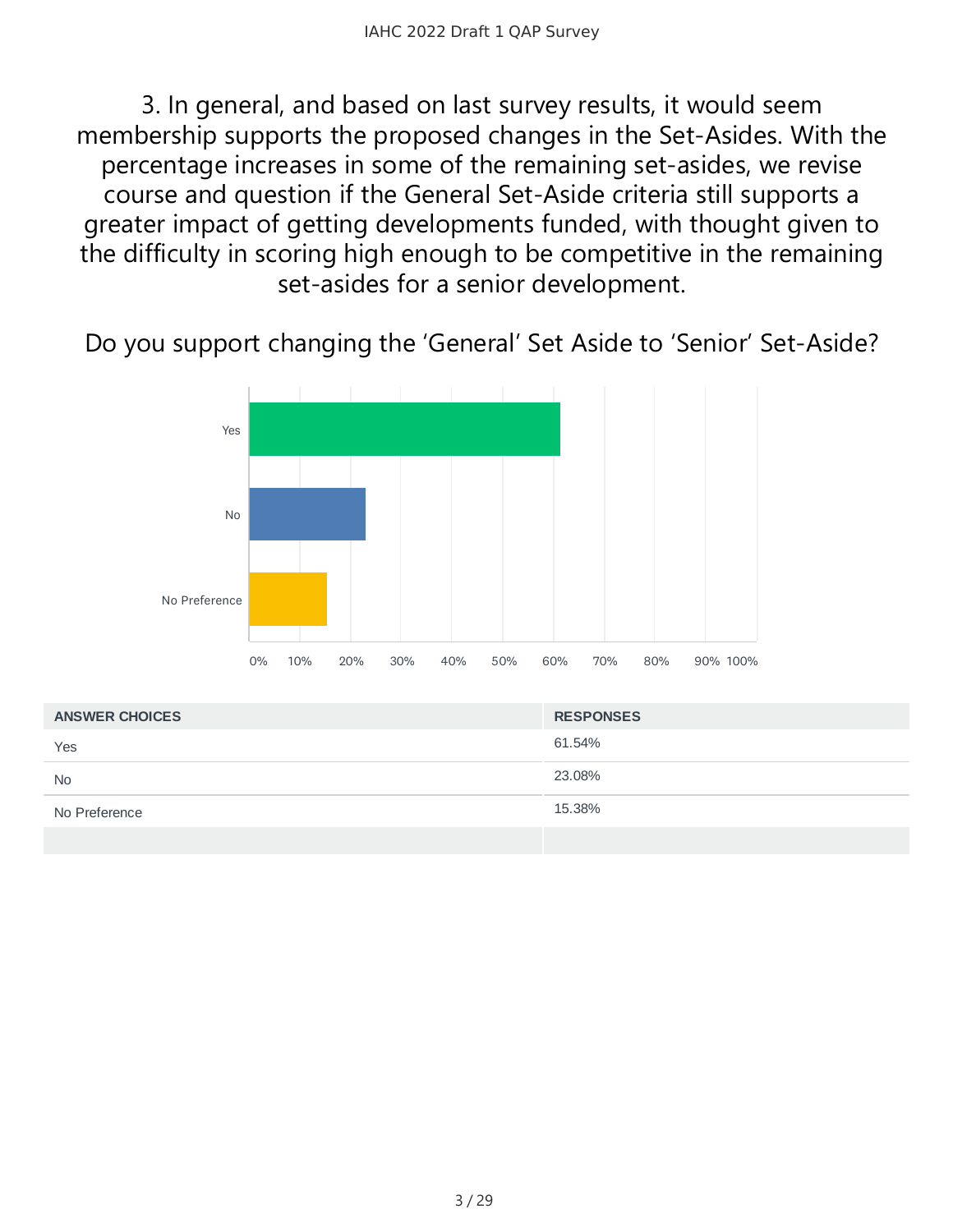## 4. Please explain why you answered #3 the way you did.

| # | <b>RESPONSES</b>                                                                                                                                                                                    | <b>DATE</b>       |
|---|-----------------------------------------------------------------------------------------------------------------------------------------------------------------------------------------------------|-------------------|
| 1 | There is no need for a senior set aside - they are as competitive as family deals.                                                                                                                  | 2/12/2021 3:03 PM |
|   |                                                                                                                                                                                                     |                   |
| 2 | Senior projects are attractive to developers and will get funded anyway. I think family housing<br>is more needed.                                                                                  | 2/12/2021 2:41 PM |
| 3 | No current set-aside for seniors, small bedrooms, unit count so CPU/CPBR do not compete<br>well                                                                                                     | 2/12/2021 2:22 PM |
| 4 | Indiana needs more Senior Housing.                                                                                                                                                                  | 2/12/2021 2:13 PM |
| 5 | Senior population/needs growing & the need for additional competitive support                                                                                                                       | 2/12/2021 2:09 PM |
| 6 | The Housing First needs are greater than additional Senior Housing.                                                                                                                                 | 2/12/2021 2:03 PM |
|   | Senior deals in general don't score high in the QAP, especially give the cost per unit and cost<br>per bedroom scoring. This would ensure that some senior deals were awarded credits each<br>year. | 2/12/2021 1:52 PM |
| 8 | I agree a Senior Set Aside is beneficial to the state of Indiana.                                                                                                                                   | 2/12/2021 1:38 PM |
| 9 | Senior deals are at a competitive disadvantage to family deals and need their own set-aside.                                                                                                        | 2/12/2021 1:34 PM |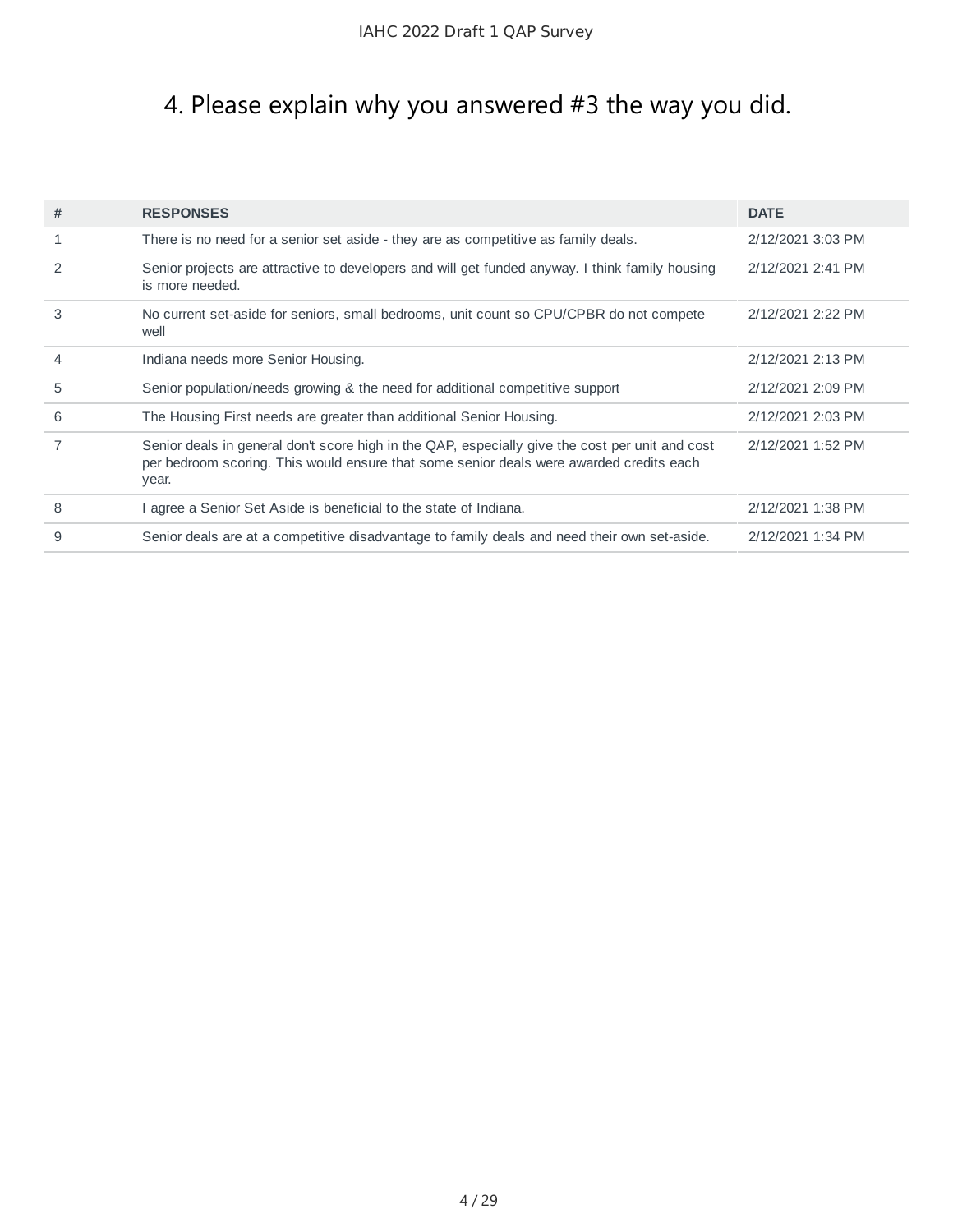#### 5. Do you support some assistance from IHCDA in the QAP to track underwriting requirements?



| <b>ANSWER CHOICES</b> | <b>RESPONSES</b> |
|-----------------------|------------------|
| Yes                   | 69.23%           |
| <b>No</b>             | 15.38%           |
| No Preference         | 15.38%           |
|                       |                  |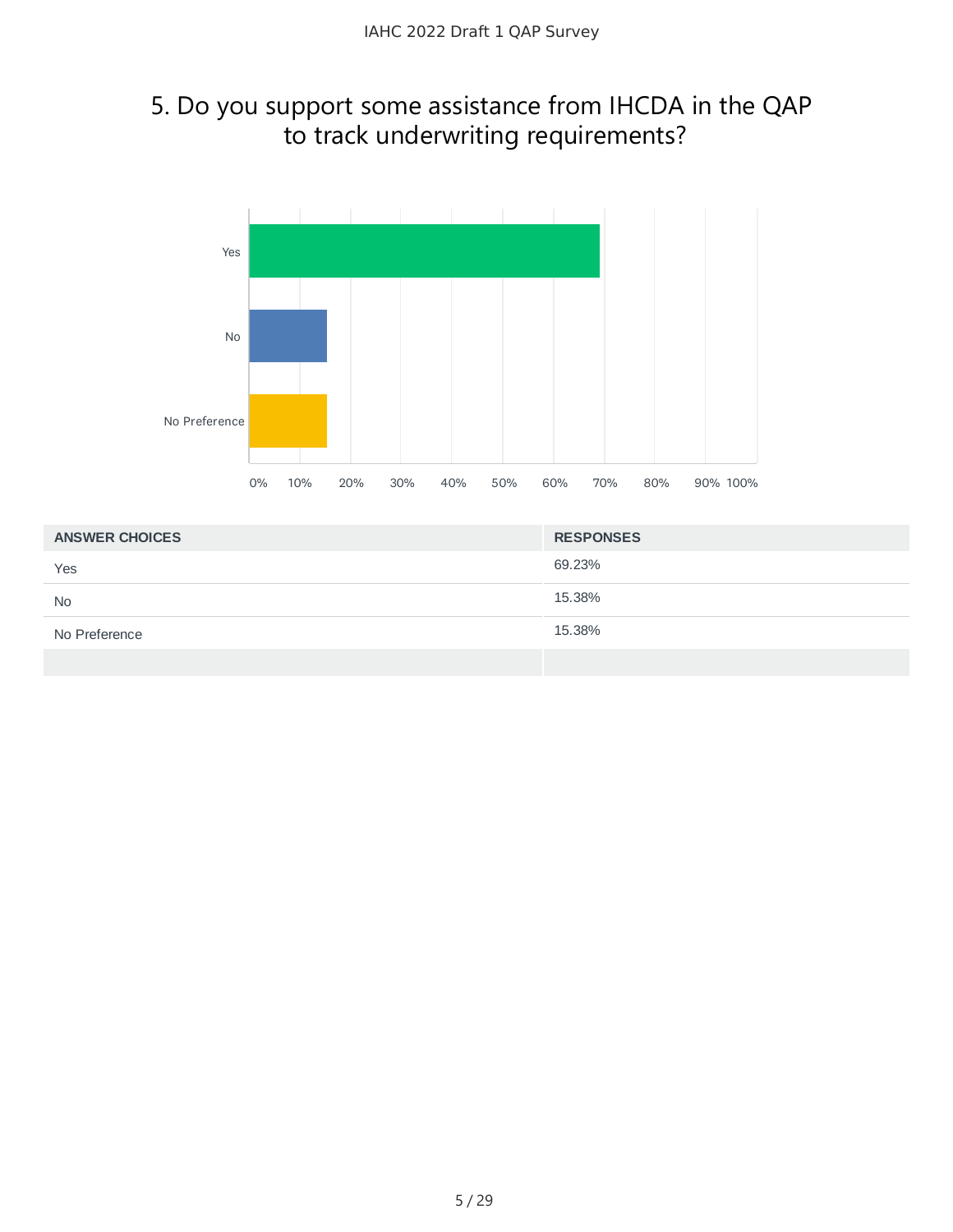## 6. Please explain why you answered #5 the way you did.

| The application process should not be a 'gotcha' mechanism for small errors.<br>$\mathbf{1}$<br>2/12/2021 3:03 PM<br>2<br>Preparing an application is a laborious process. There may be a few quirks in how the IHCDA<br>2/12/2021 2:42 PM<br>staff calculate certain items like soft cost contingency. This chart will eliminate excess<br>technical corrections. I have been informed that the IHCDA staff have this chart available to<br>them at the current time anyway so why not share it with us.<br>3<br>Not sure this will help much need to see the results of the current round to really know.<br>2/12/2021 2:28 PM<br>Theses TC's tend to have no bearing on the overall merits of the deal.<br>2/12/2021 2:24 PM<br>4<br>Needed<br>5<br>2/12/2021 2:13 PM<br>A simple check process on the basics would save developer and IHCDA time & hassle<br>6<br>2/12/2021 2:09 PM<br>$\overline{7}$<br>It's ridiculous to have errors that aren't highlighted or formulas you can't see or a spreadsheet<br>2/12/2021 2:03 PM<br>you can't edit without some assistance in tracking the errors. KY and MI have a form that<br>works that way, it is a prime time for IHCDA to implement a similar form.<br>Applicants have the opportunity to provide a summary of the underwriting as part of the<br>8<br>2/12/2021 1:53 PM<br>application submission. Applicants on their own can do the summary showing calculations and<br>then include with their application. When you get into something like DCR and the<br>different/creative financing there will be red flags. For example, if you can get an interest only<br>loan for 3 years, that will have DCR not meeting IHCDA requirements in year 2. That applicant<br>shouldn't have a giant red flag saying their application doesn't meet requirements and can't be<br>submitted. The way it is now where applicants can show calculations and provide explanation<br>works.<br>It goes both ways. Developers familiar with Indiana will do better with this, but some TCs are<br>9<br>2/12/2021 1:39 PM<br>excessive.<br>10<br>Not that hard to grab a calculator<br>2/12/2021 1:35 PM | # | <b>RESPONSES</b> | <b>DATE</b> |
|------------------------------------------------------------------------------------------------------------------------------------------------------------------------------------------------------------------------------------------------------------------------------------------------------------------------------------------------------------------------------------------------------------------------------------------------------------------------------------------------------------------------------------------------------------------------------------------------------------------------------------------------------------------------------------------------------------------------------------------------------------------------------------------------------------------------------------------------------------------------------------------------------------------------------------------------------------------------------------------------------------------------------------------------------------------------------------------------------------------------------------------------------------------------------------------------------------------------------------------------------------------------------------------------------------------------------------------------------------------------------------------------------------------------------------------------------------------------------------------------------------------------------------------------------------------------------------------------------------------------------------------------------------------------------------------------------------------------------------------------------------------------------------------------------------------------------------------------------------------------------------------------------------------------------------------------------------------------------------------------------------------------------------------------------------------------------------------------------------------------------------------------------|---|------------------|-------------|
|                                                                                                                                                                                                                                                                                                                                                                                                                                                                                                                                                                                                                                                                                                                                                                                                                                                                                                                                                                                                                                                                                                                                                                                                                                                                                                                                                                                                                                                                                                                                                                                                                                                                                                                                                                                                                                                                                                                                                                                                                                                                                                                                                      |   |                  |             |
|                                                                                                                                                                                                                                                                                                                                                                                                                                                                                                                                                                                                                                                                                                                                                                                                                                                                                                                                                                                                                                                                                                                                                                                                                                                                                                                                                                                                                                                                                                                                                                                                                                                                                                                                                                                                                                                                                                                                                                                                                                                                                                                                                      |   |                  |             |
|                                                                                                                                                                                                                                                                                                                                                                                                                                                                                                                                                                                                                                                                                                                                                                                                                                                                                                                                                                                                                                                                                                                                                                                                                                                                                                                                                                                                                                                                                                                                                                                                                                                                                                                                                                                                                                                                                                                                                                                                                                                                                                                                                      |   |                  |             |
|                                                                                                                                                                                                                                                                                                                                                                                                                                                                                                                                                                                                                                                                                                                                                                                                                                                                                                                                                                                                                                                                                                                                                                                                                                                                                                                                                                                                                                                                                                                                                                                                                                                                                                                                                                                                                                                                                                                                                                                                                                                                                                                                                      |   |                  |             |
|                                                                                                                                                                                                                                                                                                                                                                                                                                                                                                                                                                                                                                                                                                                                                                                                                                                                                                                                                                                                                                                                                                                                                                                                                                                                                                                                                                                                                                                                                                                                                                                                                                                                                                                                                                                                                                                                                                                                                                                                                                                                                                                                                      |   |                  |             |
|                                                                                                                                                                                                                                                                                                                                                                                                                                                                                                                                                                                                                                                                                                                                                                                                                                                                                                                                                                                                                                                                                                                                                                                                                                                                                                                                                                                                                                                                                                                                                                                                                                                                                                                                                                                                                                                                                                                                                                                                                                                                                                                                                      |   |                  |             |
|                                                                                                                                                                                                                                                                                                                                                                                                                                                                                                                                                                                                                                                                                                                                                                                                                                                                                                                                                                                                                                                                                                                                                                                                                                                                                                                                                                                                                                                                                                                                                                                                                                                                                                                                                                                                                                                                                                                                                                                                                                                                                                                                                      |   |                  |             |
|                                                                                                                                                                                                                                                                                                                                                                                                                                                                                                                                                                                                                                                                                                                                                                                                                                                                                                                                                                                                                                                                                                                                                                                                                                                                                                                                                                                                                                                                                                                                                                                                                                                                                                                                                                                                                                                                                                                                                                                                                                                                                                                                                      |   |                  |             |
|                                                                                                                                                                                                                                                                                                                                                                                                                                                                                                                                                                                                                                                                                                                                                                                                                                                                                                                                                                                                                                                                                                                                                                                                                                                                                                                                                                                                                                                                                                                                                                                                                                                                                                                                                                                                                                                                                                                                                                                                                                                                                                                                                      |   |                  |             |
|                                                                                                                                                                                                                                                                                                                                                                                                                                                                                                                                                                                                                                                                                                                                                                                                                                                                                                                                                                                                                                                                                                                                                                                                                                                                                                                                                                                                                                                                                                                                                                                                                                                                                                                                                                                                                                                                                                                                                                                                                                                                                                                                                      |   |                  |             |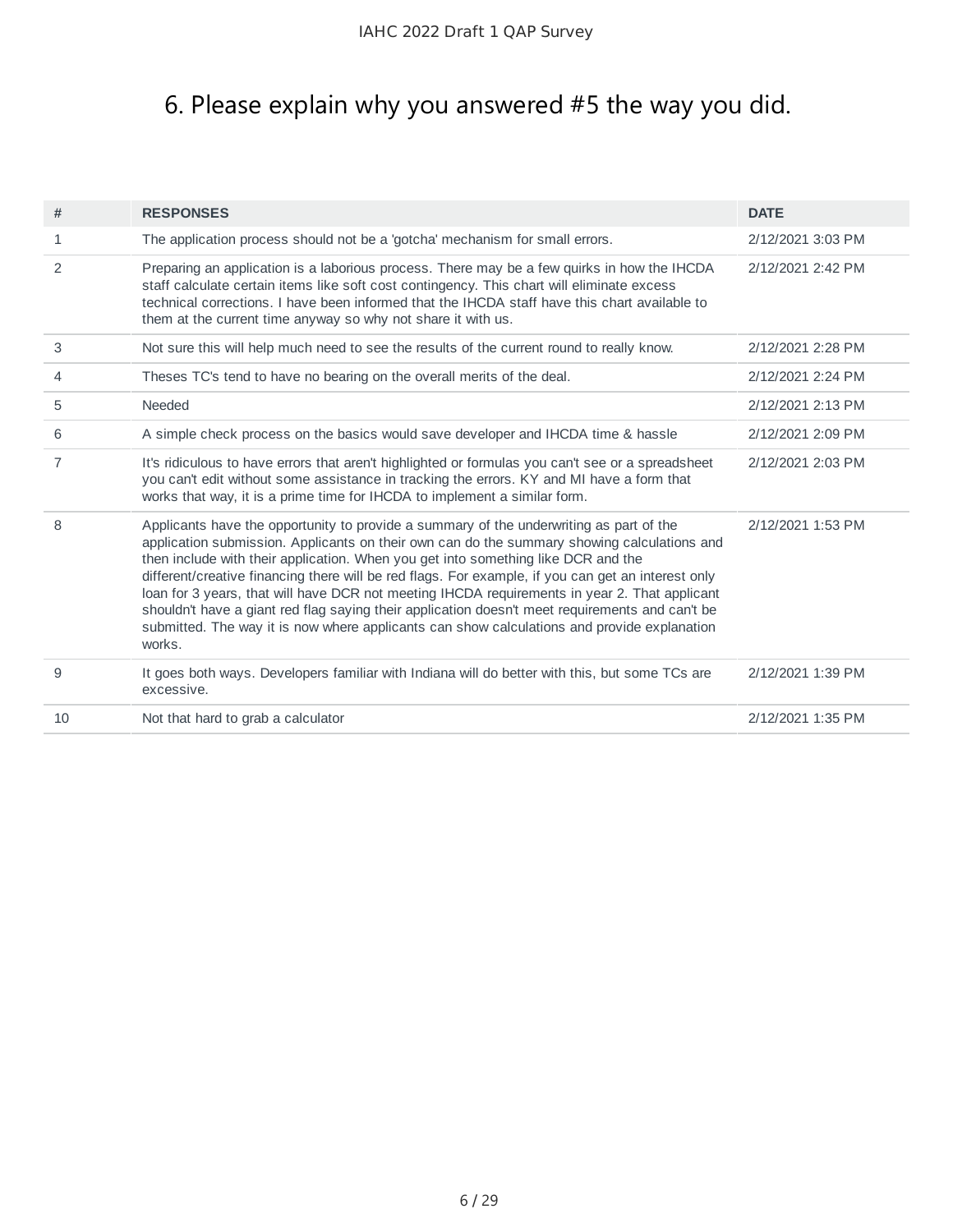7. Draft 1 did not make a change to developer fees. The current 9% deal developer fee cap calculation puts Indiana deals at a comparative disadvantage to similarly situated deals across the country. Additionally, an increase in the developer fee cap will help increase tax credit pricing for all Indiana deals. Membership in the past has shown great support (87%) for increasing developer fees.

Do you support increasing the unit count caps by 10 units for each fee level (e.g increasing the highest fee attributable to the first 20 units to the first 30 units and so forth for each subsequent fee category) as a way to increase developer fee?



| <b>ANSWER CHOICES</b> | <b>RESPONSES</b> |
|-----------------------|------------------|
| Yes                   | 76.92%           |
| <b>No</b>             | 15.38%           |
| No Preference         | 7.69%            |
|                       |                  |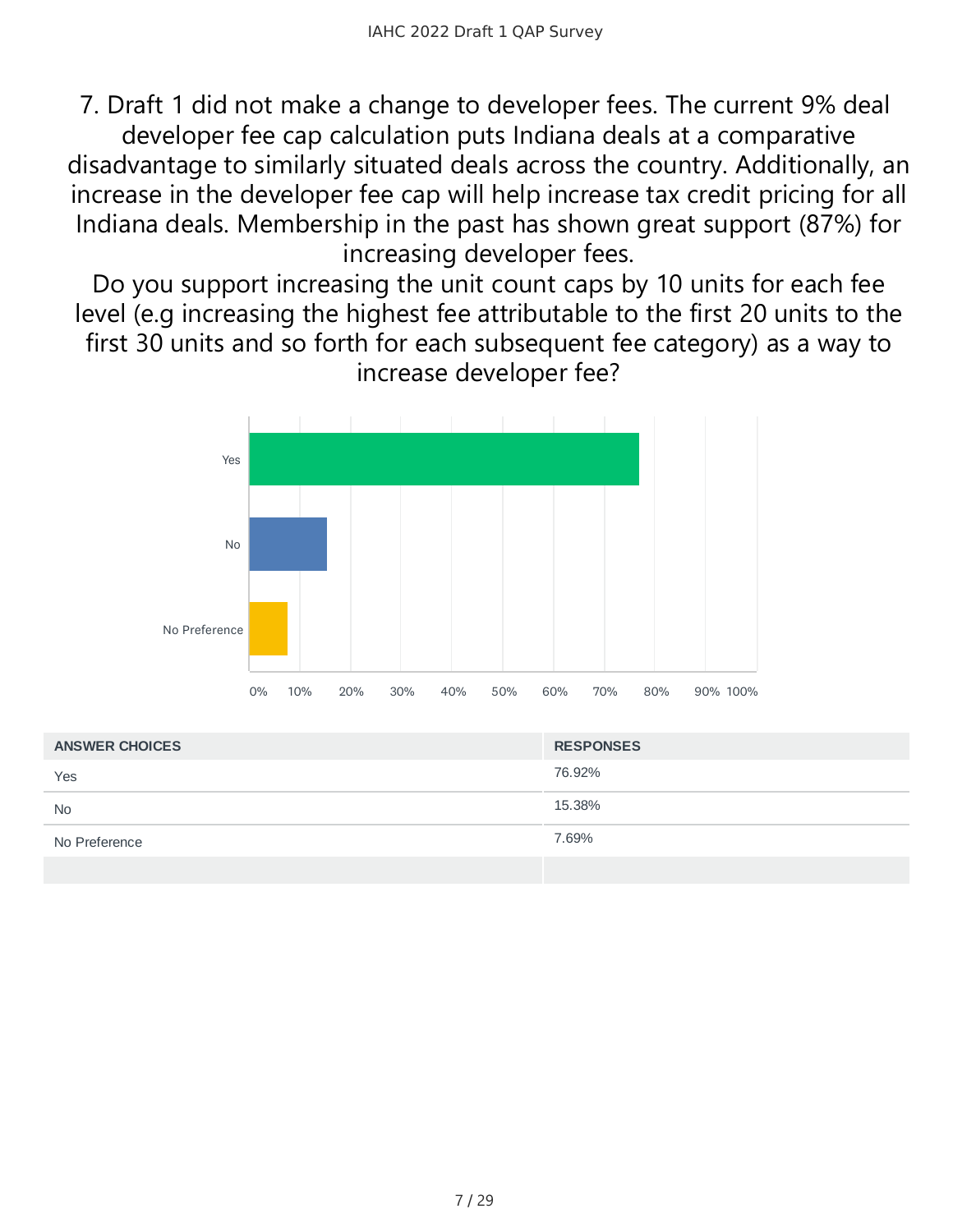# 8. Please explain why you answered #7 the way you did.

| #              | <b>RESPONSES</b>                                                                                                                                                           | <b>DATE</b>       |
|----------------|----------------------------------------------------------------------------------------------------------------------------------------------------------------------------|-------------------|
|                | Always in favor of more fees!                                                                                                                                              | 2/12/2021 3:03 PM |
|                | Smaller projects are at a disadvantage because of economies of scale and the credt per unit<br>points so we need to give them a break.                                     | 2/12/2021 2:42 PM |
| 3              | Makes it too easy for just anyone to get by without a TC.                                                                                                                  | 2/12/2021 2:28 PM |
| $\overline{4}$ | Construction Costs are escalating helps with flexibility to defer more credit if needed.                                                                                   | 2/12/2021 2:24 PM |
| 5              | For Indiana developers who are in multiple states, the feedback of lower developer fees in<br>Indiana is very telling. We should remain competitive/attractive nationally. | 2/12/2021 2:09 PM |
| 6              | No Preference                                                                                                                                                              | 2/12/2021 2:03 PM |
|                | Developer Fees need to increase to support smaller, typically rural, projects.                                                                                             | 2/12/2021 1:56 PM |
| 8              | Indiana is behind other states with respect to developer fee for 9% deals.                                                                                                 | 2/12/2021 1:53 PM |
| 9              | agree with the reasoning in the question                                                                                                                                   | 2/12/2021 1:39 PM |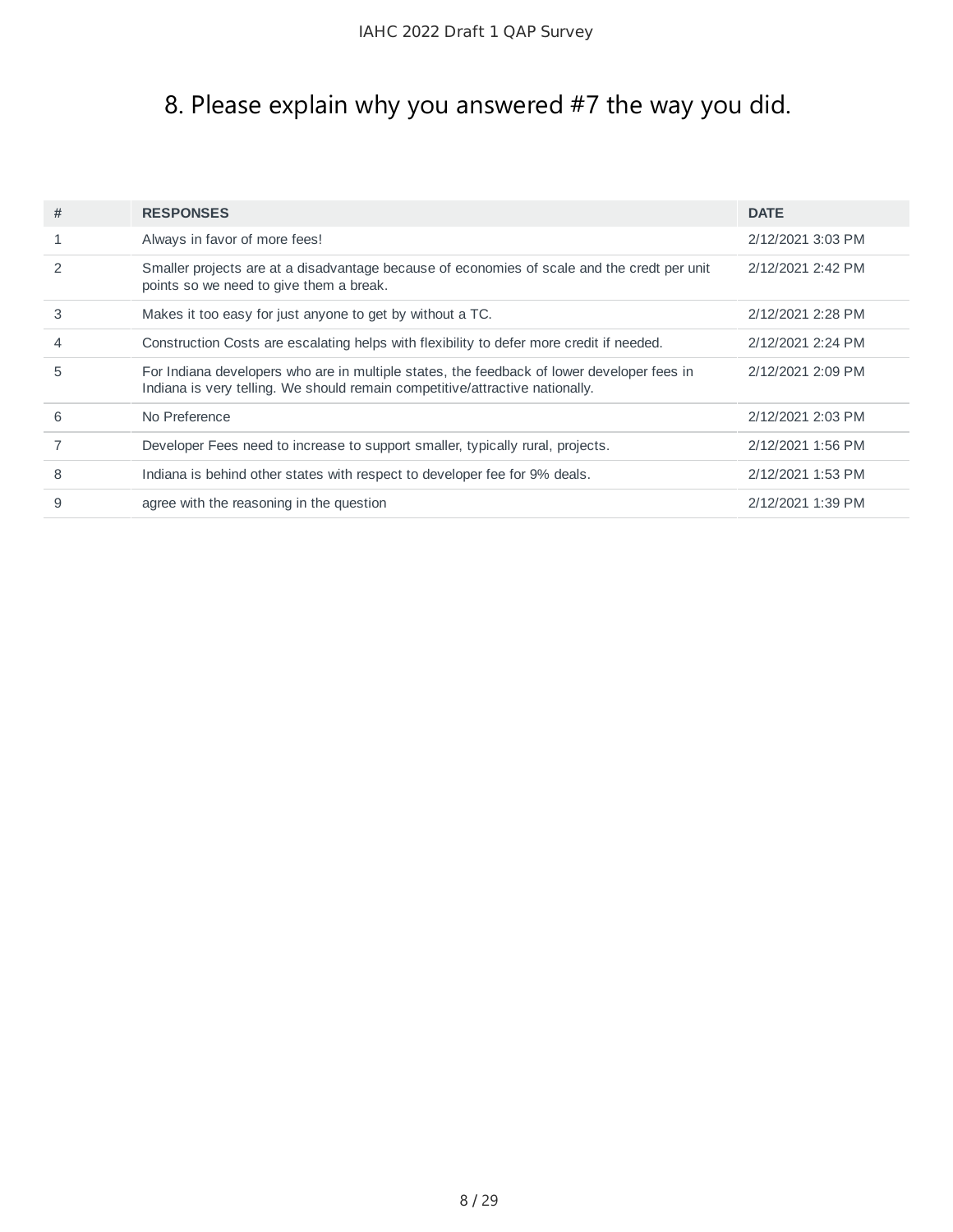#### 9. Do you support the elimination or overhaul of the Leveraging Capital Resources category?



| <b>ANSWER CHOICES</b> | <b>RESPONSES</b> |
|-----------------------|------------------|
| Yes                   | 46.15%           |
| <b>No</b>             | 23.08%           |
| No Preference         | 30.77%           |
|                       |                  |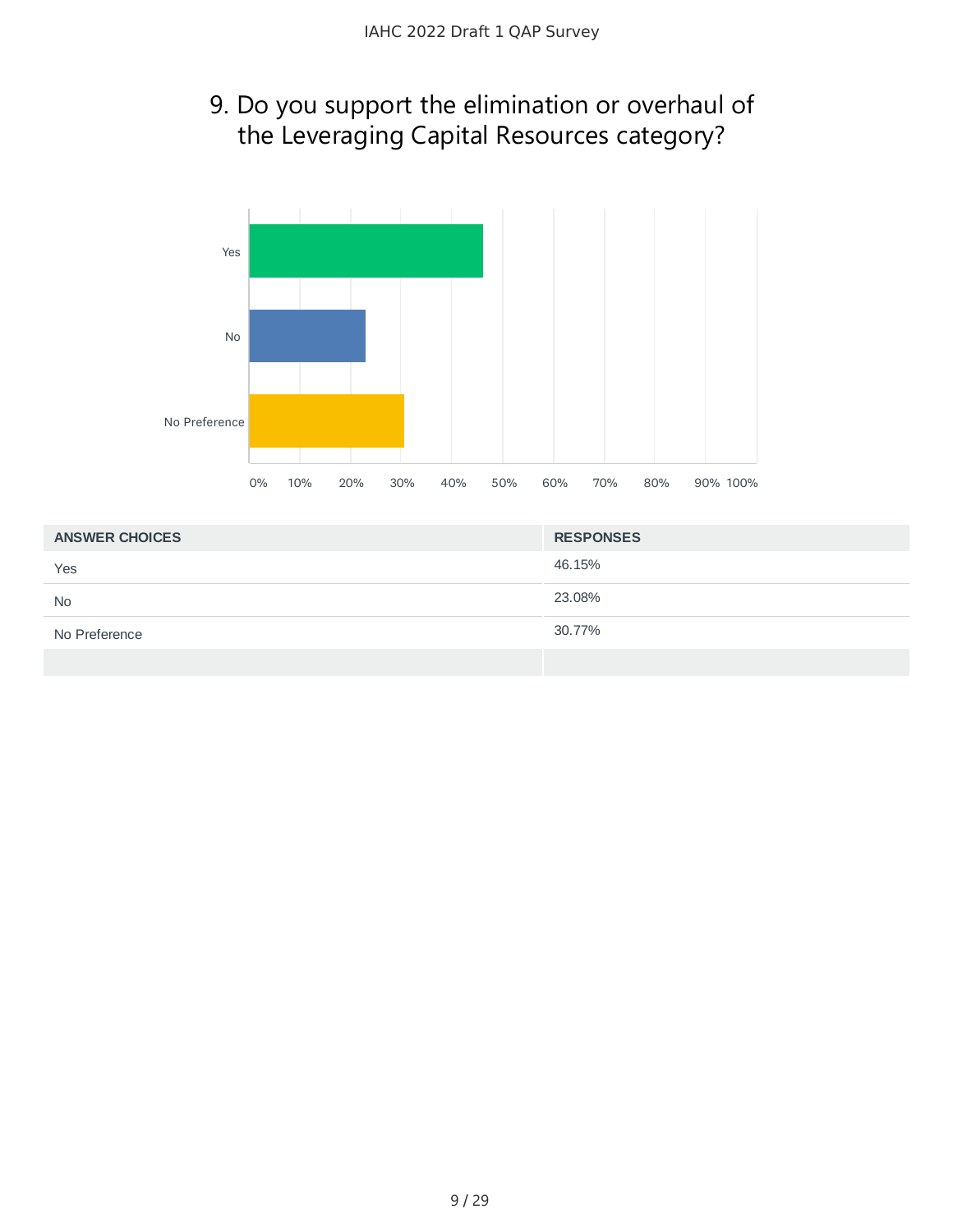## 10. Please explain why you answered #9 the way you did.

| Not in the current QAP. I don't like this category but changes need to be made in the context of<br>2/12/2021 3:05 PM<br>a broader overhaul of the scoring system. Without it there is little to differentiate deals, so it<br>will be a race to the bottom in the credits/bedroom credits/unit categories and gives way too<br>much importance to the subjective "unique features" category.<br>The rural projects are competing against other rural projects. The leveraging points help to<br>2/12/2021 2:44 PM<br>raise up projects that have a lot of local support.<br>3<br>Not sure I have seen a disadvantage in past deals in this category.<br>2/12/2021 2:34 PM<br>COVID, municipalities are struggling financially, perhaps reduce point impact<br>2/12/2021 2:26 PM<br>4<br>5<br>We see COVID impact on local government budgets. We can't be required to get funds for<br>2/12/2021 2:12 PM<br>housing projects when basic governmental services are not being fully funded.<br>This points are important to small communities and other deals to help level the playing field.<br>6<br>2/12/2021 2:08 PM<br>COVID-19 has decimated local budgets making a difficult task in rural communities<br>2/12/2021 1:58 PM<br>impossible.<br>8<br>this category significantly favors urban deals.<br>2/12/2021 1:41 PM | # | <b>RESPONSES</b> | <b>DATE</b> |
|-------------------------------------------------------------------------------------------------------------------------------------------------------------------------------------------------------------------------------------------------------------------------------------------------------------------------------------------------------------------------------------------------------------------------------------------------------------------------------------------------------------------------------------------------------------------------------------------------------------------------------------------------------------------------------------------------------------------------------------------------------------------------------------------------------------------------------------------------------------------------------------------------------------------------------------------------------------------------------------------------------------------------------------------------------------------------------------------------------------------------------------------------------------------------------------------------------------------------------------------------------------------------------------------------------------------------------|---|------------------|-------------|
|                                                                                                                                                                                                                                                                                                                                                                                                                                                                                                                                                                                                                                                                                                                                                                                                                                                                                                                                                                                                                                                                                                                                                                                                                                                                                                                               |   |                  |             |
|                                                                                                                                                                                                                                                                                                                                                                                                                                                                                                                                                                                                                                                                                                                                                                                                                                                                                                                                                                                                                                                                                                                                                                                                                                                                                                                               |   |                  |             |
|                                                                                                                                                                                                                                                                                                                                                                                                                                                                                                                                                                                                                                                                                                                                                                                                                                                                                                                                                                                                                                                                                                                                                                                                                                                                                                                               |   |                  |             |
|                                                                                                                                                                                                                                                                                                                                                                                                                                                                                                                                                                                                                                                                                                                                                                                                                                                                                                                                                                                                                                                                                                                                                                                                                                                                                                                               |   |                  |             |
|                                                                                                                                                                                                                                                                                                                                                                                                                                                                                                                                                                                                                                                                                                                                                                                                                                                                                                                                                                                                                                                                                                                                                                                                                                                                                                                               |   |                  |             |
|                                                                                                                                                                                                                                                                                                                                                                                                                                                                                                                                                                                                                                                                                                                                                                                                                                                                                                                                                                                                                                                                                                                                                                                                                                                                                                                               |   |                  |             |
|                                                                                                                                                                                                                                                                                                                                                                                                                                                                                                                                                                                                                                                                                                                                                                                                                                                                                                                                                                                                                                                                                                                                                                                                                                                                                                                               |   |                  |             |
|                                                                                                                                                                                                                                                                                                                                                                                                                                                                                                                                                                                                                                                                                                                                                                                                                                                                                                                                                                                                                                                                                                                                                                                                                                                                                                                               |   |                  |             |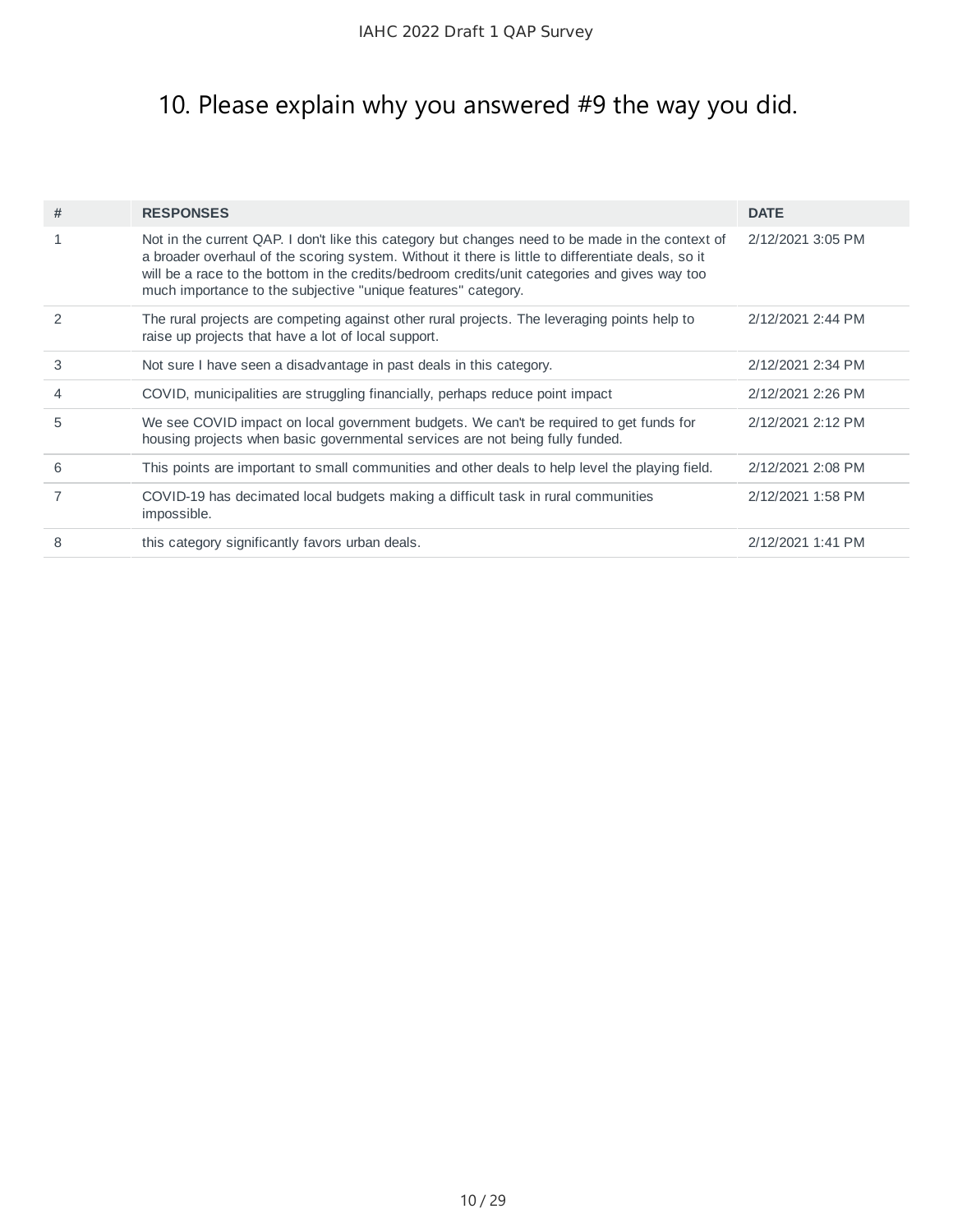#### 11. Do you support the elimination of the Non-IHCDA Rental Assistance category?



| <b>ANSWER CHOICES</b> | <b>RESPONSES</b> |
|-----------------------|------------------|
| Yes                   | 38.46%           |
| <b>No</b>             | 30.77%           |
| No Preference         | 30.77%           |
|                       |                  |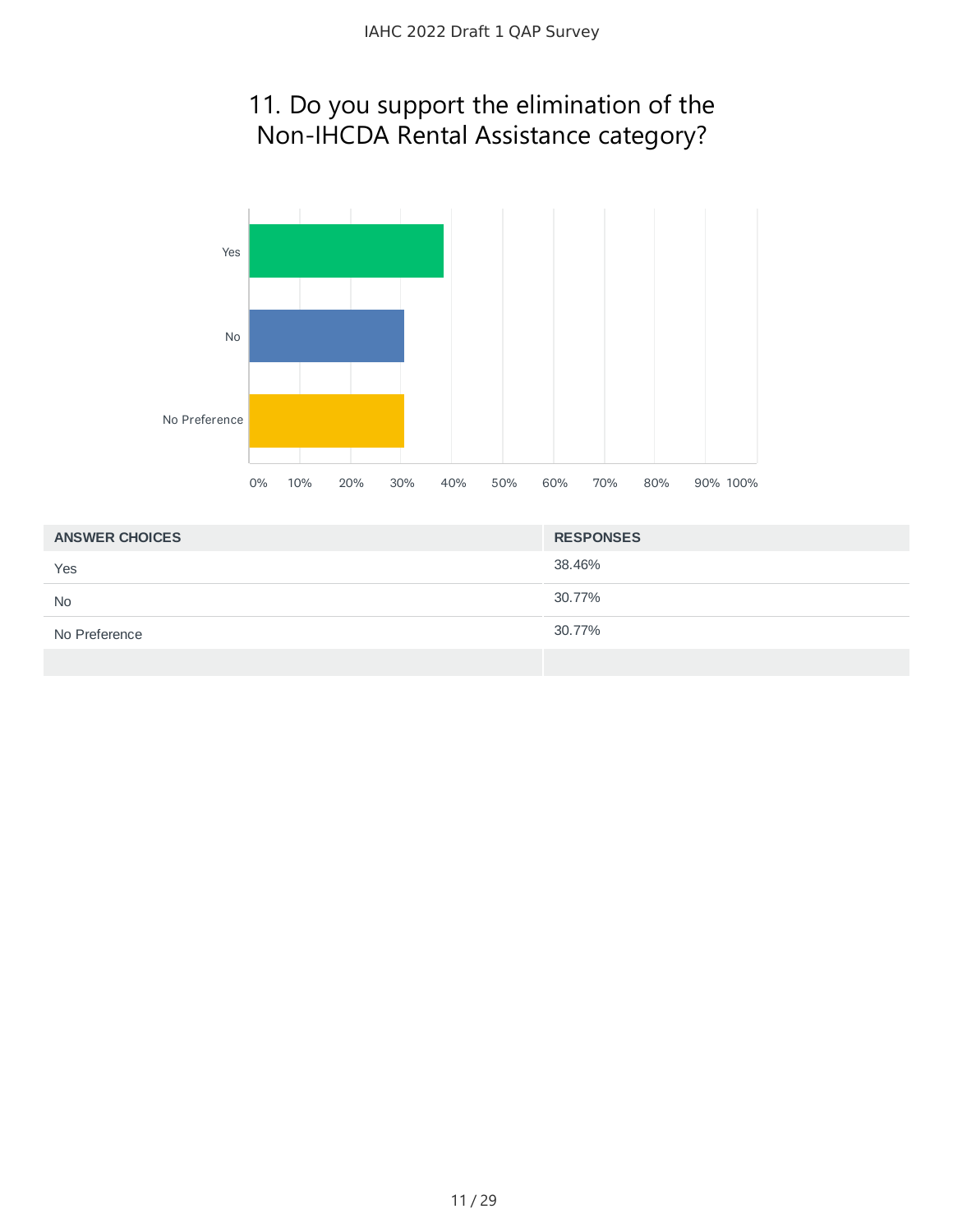## 12. Please explain why you answered #11 the way you did.

| #            | <b>RESPONSES</b>                                                                                                                                                               | <b>DATE</b>       |
|--------------|--------------------------------------------------------------------------------------------------------------------------------------------------------------------------------|-------------------|
| $\mathbf{1}$ | This would seem to be a valuable contribution to deals and should be rewarded.                                                                                                 | 2/12/2021 3:05 PM |
| 2            | Rental assistance is important in helping tenants afford to live in the housing.                                                                                               | 2/12/2021 2:44 PM |
| 3            | Not an area of the QAP we work in.                                                                                                                                             | 2/12/2021 2:34 PM |
| 4            | Triggers Davis Bacon, PHAs are competitors, unfair advantage                                                                                                                   | 2/12/2021 2:26 PM |
| 5            | Having additional rental assistance is favorable for properties funded by IHCDA.                                                                                               | 2/12/2021 2:15 PM |
| 6            | We don't compete for these points.                                                                                                                                             | 2/12/2021 2:12 PM |
| 7            | Removing this category will make it difficult for preservation or resyndication deals to get<br>funded.                                                                        | 2/12/2021 2:08 PM |
| 8            | This scoring category is really only feasible in communities with a local PHA                                                                                                  | 2/12/2021 1:58 PM |
| 9            | Federal rental assistance is going to be around for a while. This is not worth points.                                                                                         | 2/12/2021 1:54 PM |
| 10           | Some municipalities do have vouchers to spare, some municipalities may have their vouchers<br>monopolized by a housing authority that may also be a competitor in the 9% round | 2/12/2021 1:41 PM |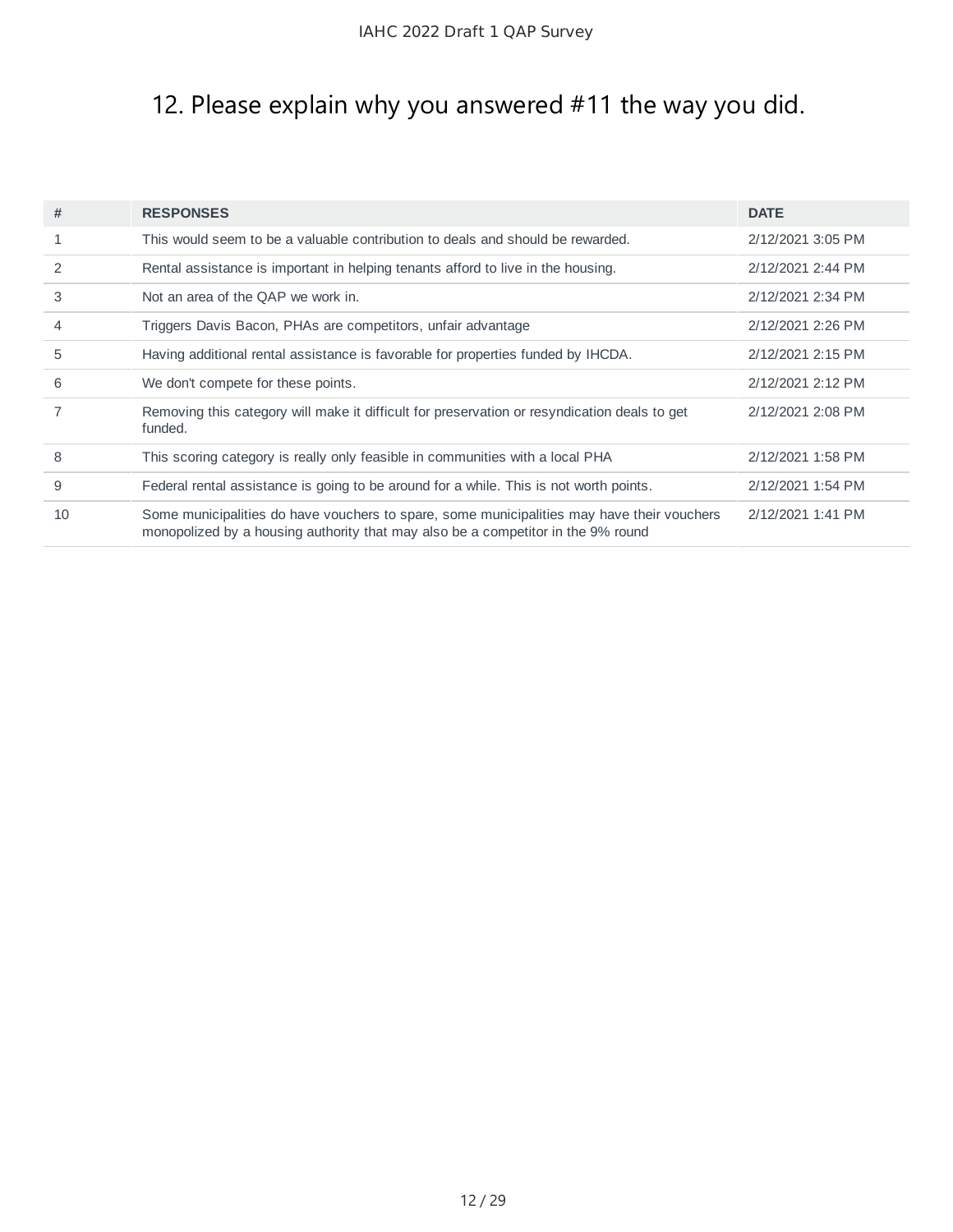#### 13. There is concern with the Housing Need Index criteria and the new addition to the category. We don't think IHCDA will entertain removing the category but do feel it should be revised.

Do you support reducing the maximum points available to the category to 1 point (1/4 point per item achieved)?



| <b>ANSWER CHOICES</b> | <b>RESPONSES</b> |
|-----------------------|------------------|
| Yes                   | 46.15%           |
| <b>No</b>             | 30.77%           |
| No Preference         | 23.08%           |
|                       |                  |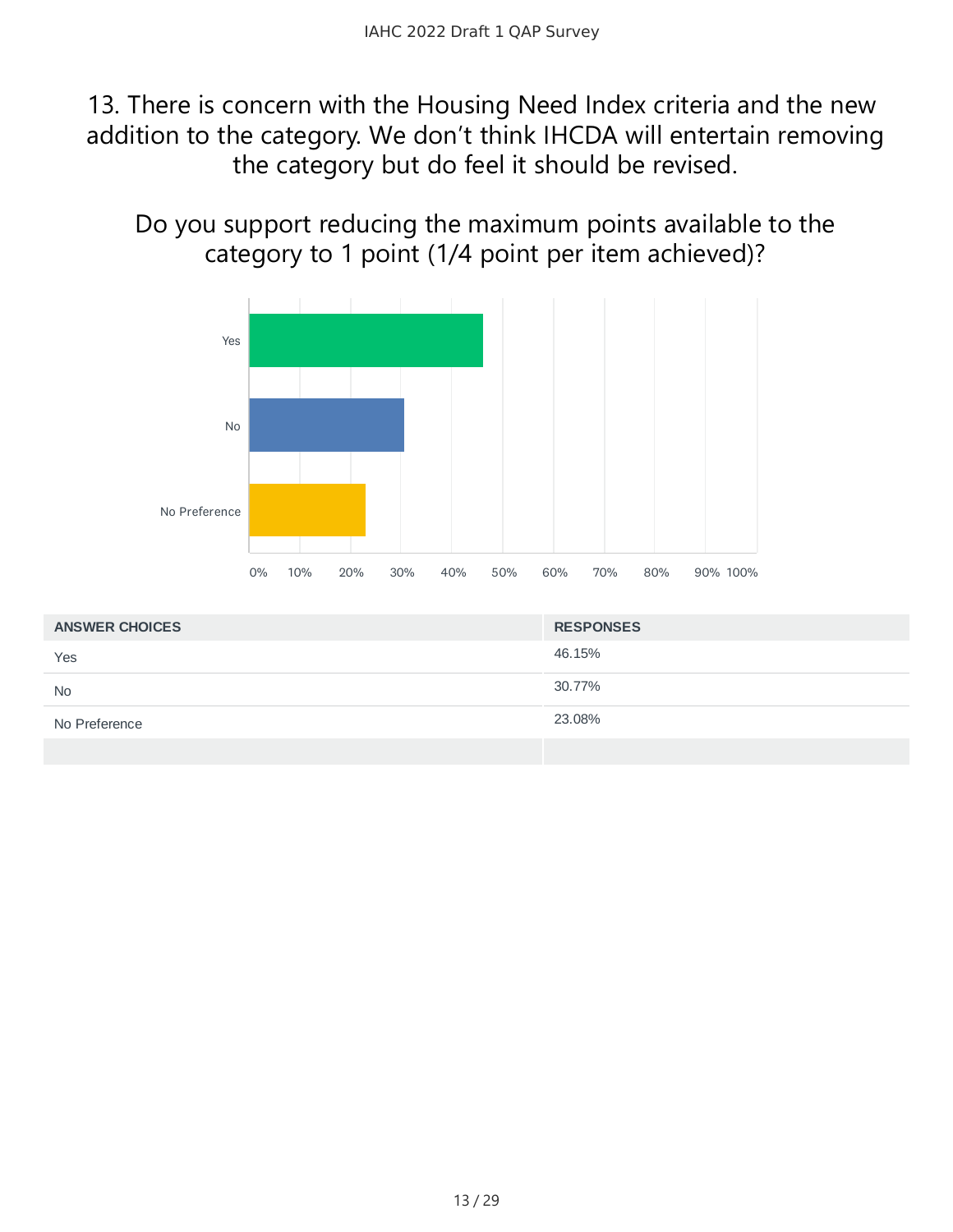## 14. Please explain why you answered #13 the way you did?

| # | <b>RESPONSES</b>                                                                                                                                                                                                                                                                                                         | <b>DATE</b>       |
|---|--------------------------------------------------------------------------------------------------------------------------------------------------------------------------------------------------------------------------------------------------------------------------------------------------------------------------|-------------------|
|   | Need some way to differentiate deals.                                                                                                                                                                                                                                                                                    | 2/12/2021 3:05 PM |
|   | Housing need in a community matters.                                                                                                                                                                                                                                                                                     | 2/12/2021 2:44 PM |
| 3 | This category favors specific counties and eliminates some that have great need.                                                                                                                                                                                                                                         | 2/12/2021 2:34 PM |
| 4 | Very specific target of locations in order to achieve the points.                                                                                                                                                                                                                                                        | 2/12/2021 2:12 PM |
| 5 | The Housing Need Index shows real needs in a community. I don't think the point value should<br>be reduced.                                                                                                                                                                                                              | 2/12/2021 2:08 PM |
| 6 | This makes projects feasible in a limited number of counties which excludes 3/4 of the state                                                                                                                                                                                                                             | 2/12/2021 1:58 PM |
|   | All these recommended changes will make the scoring "flatter" still, increasing pressure on the<br>few categories that vary by project (credits per, unique features). reducing the importance of<br>this category gives a further advantage to a project or developer that can secure vouchers or<br>leveraging points. | 2/12/2021 1:41 PM |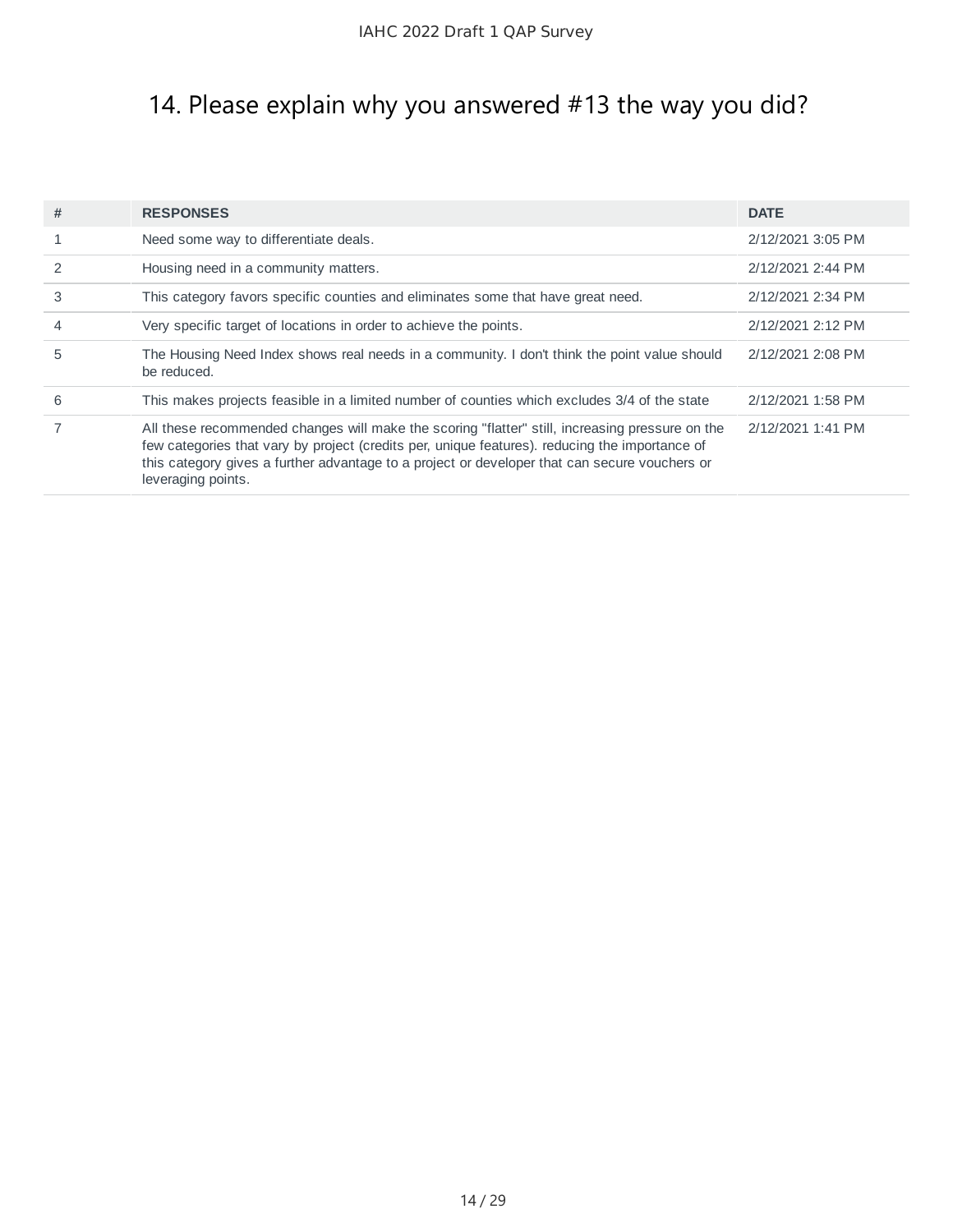15. IHCDA has removed Column 1 options from the Tenant Investment Plan. IAHC supports services being integral to affordable housing, but as market-rate multifamily developments do not need to provide such services, there should be a reward to provide such services to the residents no matter how impactful such service may be deemed to be. Do you support keeping Column 1 options?



| <b>ANSWER CHOICES</b> | <b>RESPONSES</b> |
|-----------------------|------------------|
| Yes                   | 69.23%           |
| <b>No</b>             | $0.00\%$         |
| No Preference         | 30.77%           |
|                       |                  |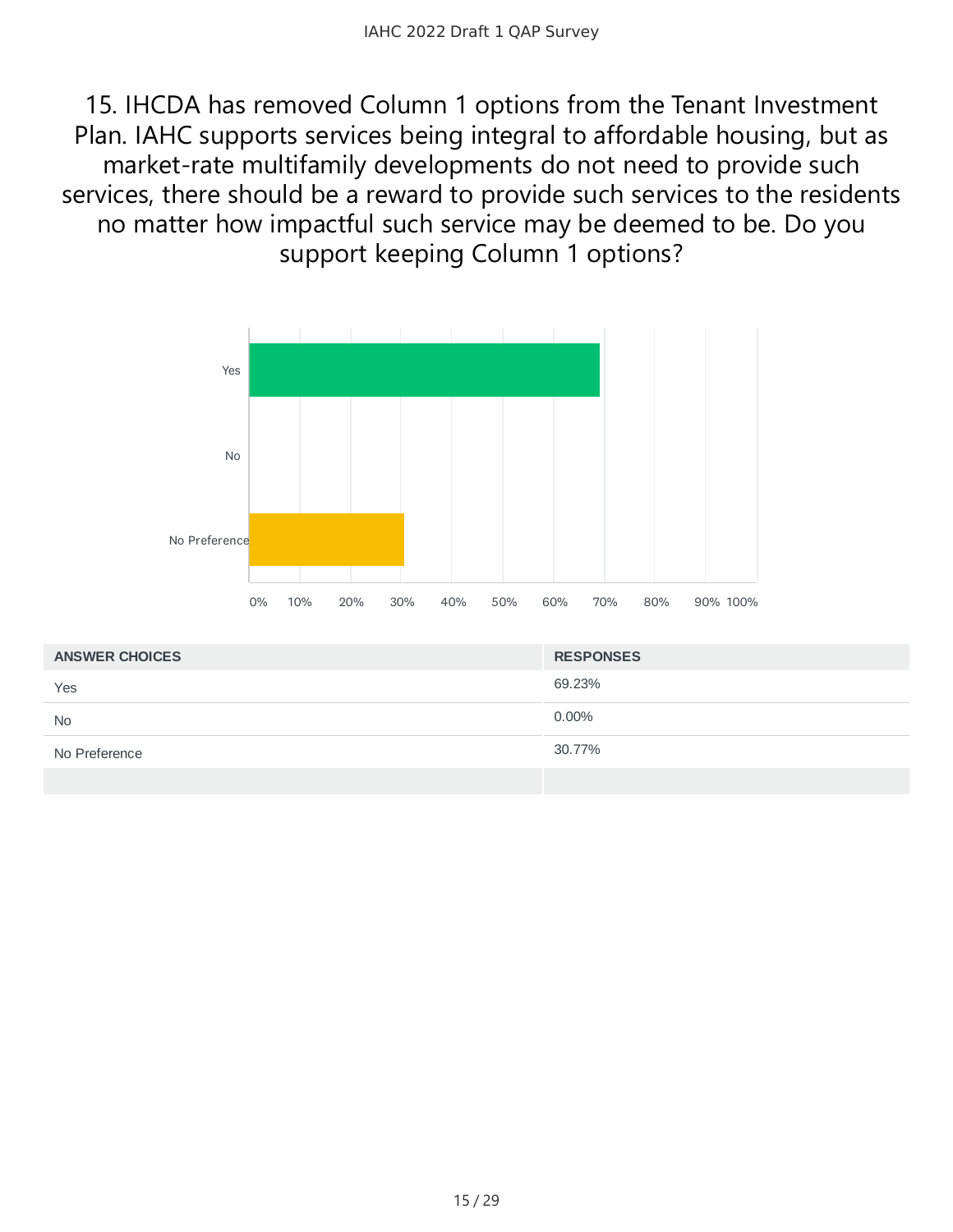## 16. Please explain why you answered #15 the way you did.

| # | <b>RESPONSES</b>                                                                            | <b>DATE</b>       |
|---|---------------------------------------------------------------------------------------------|-------------------|
|   | Every service is helpful even if it is small.                                               | 2/12/2021 2:44 PM |
|   | so not see this being a big deal.                                                           | 2/12/2021 2:34 PM |
|   | We see a use of these services with our tenants                                             | 2/12/2021 2:12 PM |
| 4 | In a 4% deal, to ensure some services are offered, the Column 1 category is very important. | 2/12/2021 2:08 PM |
| 5 | These are important services that are not provided by traditional market rate communities.  | 2/12/2021 1:54 PM |
| 6 | agreed                                                                                      | 2/12/2021 1:41 PM |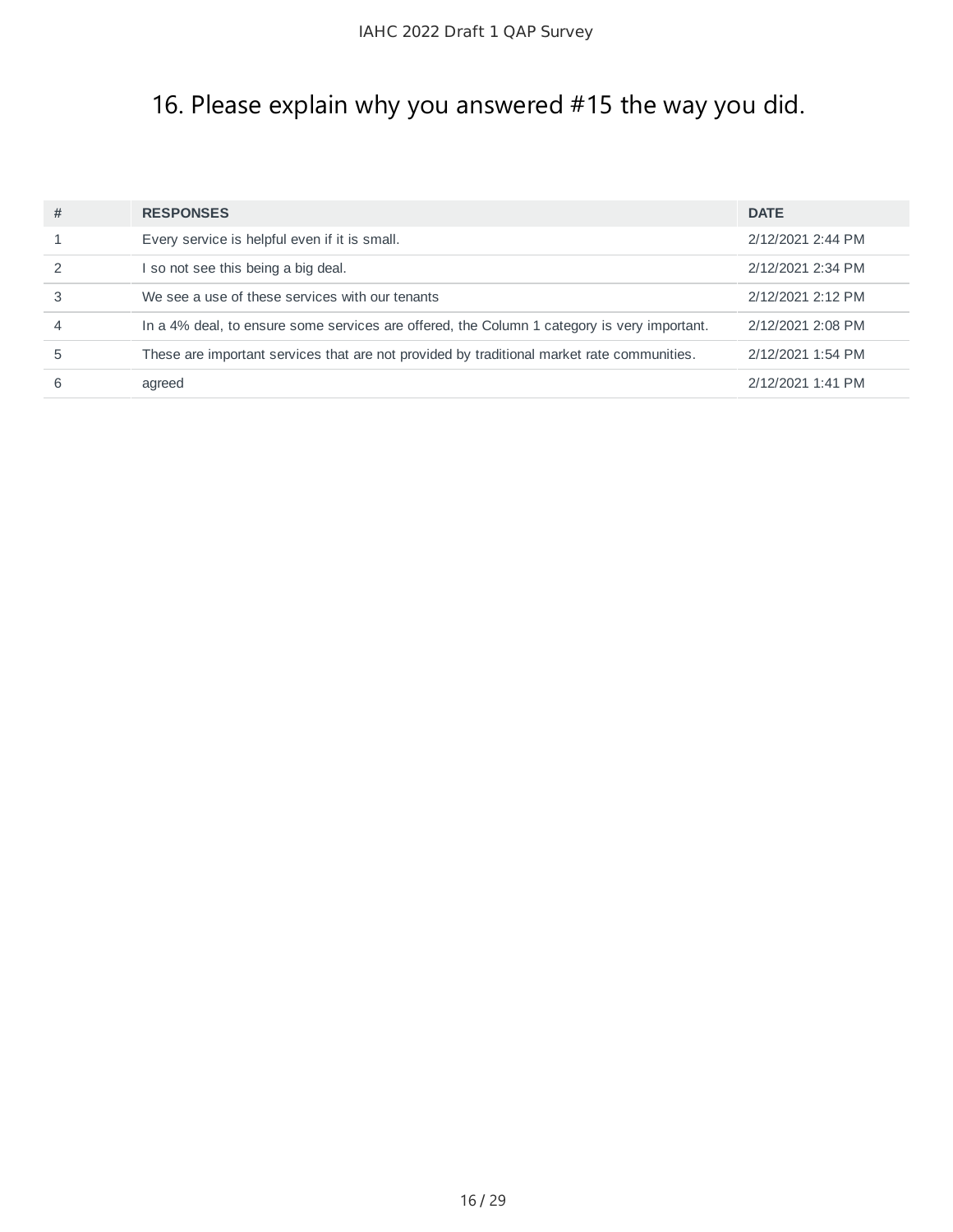#### 17. Do you support removing Column 1 options but reducing the maximum number of points per column?



| <b>ANSWER CHOICES</b> | <b>RESPONSES</b> |
|-----------------------|------------------|
| Yes                   | 7.69%            |
| <b>No</b>             | 46.15%           |
| No Preference         | 46.15%           |
|                       |                  |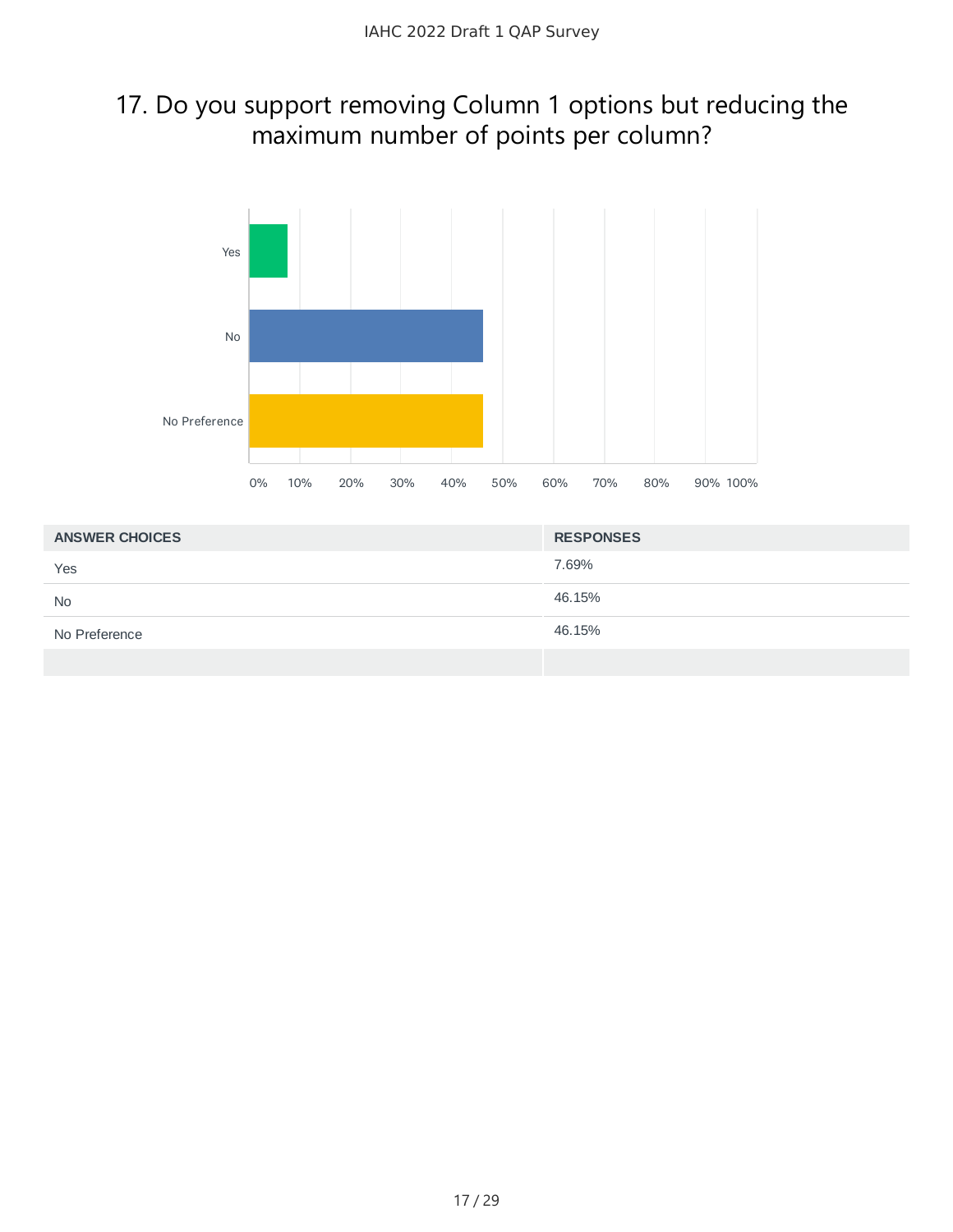## 18. Please explain why you answered #17 the way you did.

| # | <b>RESPONSES</b>                                                                                                                                                                | <b>DATE</b>       |
|---|---------------------------------------------------------------------------------------------------------------------------------------------------------------------------------|-------------------|
|   | Again not a big deal, need to pick and choose our battles.                                                                                                                      | 2/12/2021 2:34 PM |
|   | Keep the service offerings as wide as possible to allow tailoring to the specific<br>location/provider                                                                          | 2/12/2021 2:12 PM |
|   | prefer to keep the services category the way it is, it rewards projects with significant services<br>and allows for other projects to provide and get points for some services. | 2/12/2021 2:08 PM |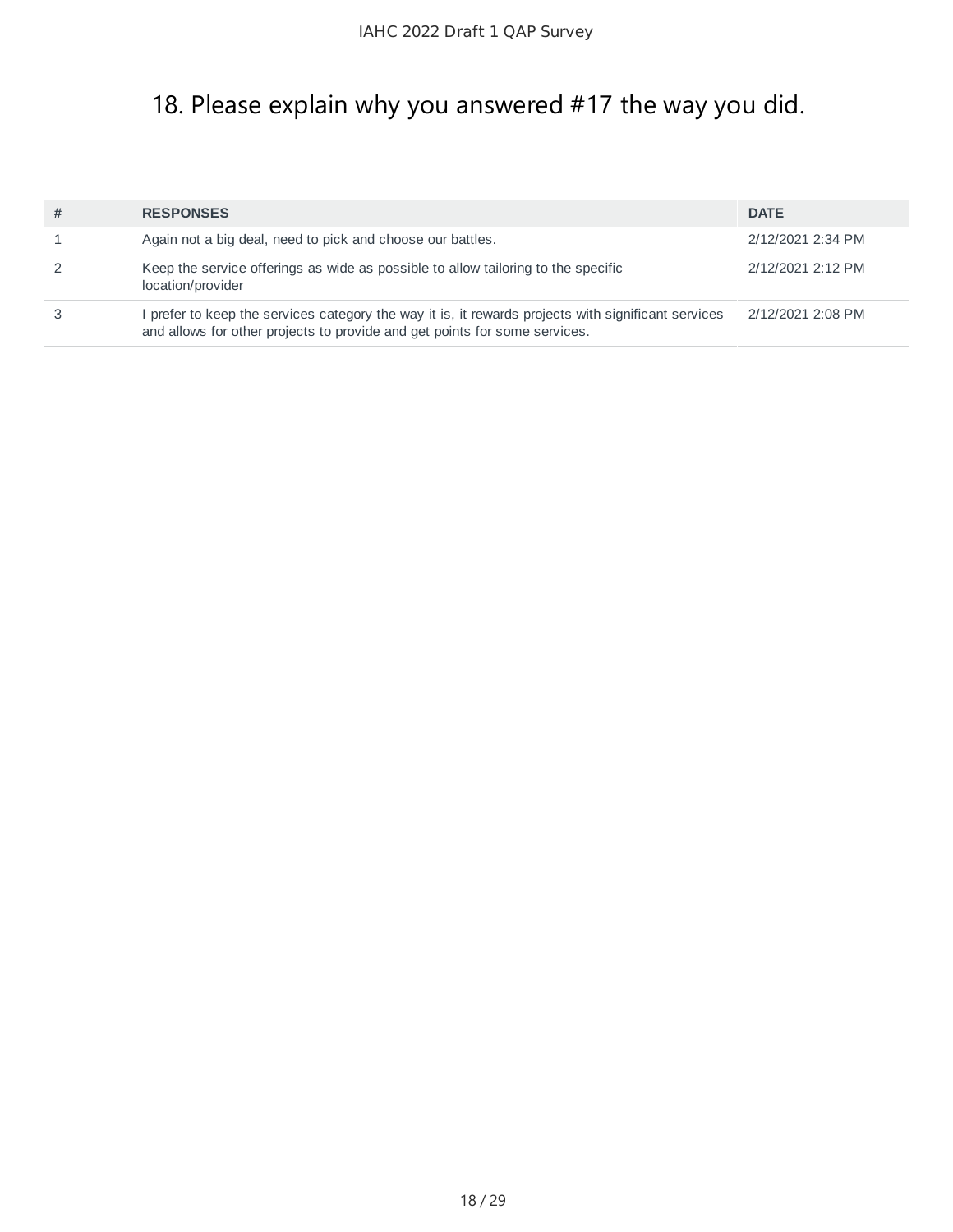19. Older LIHTC properties that were developed prior to the 30% credit boost and when credit pricing was significantly lower than current pricing, face financial strains that may need to be addressed by a Qualified Contract. Given the impact that negative points assessed to owners that request a Qualified Contract (QC) on older properties, do you support eliminating this penalty?



| <b>ANSWER CHOICES</b> | <b>RESPONSES</b> |
|-----------------------|------------------|
| Yes                   | 61.54%           |
| <b>No</b>             | 30.77%           |
| No Preference         | 7.69%            |
|                       |                  |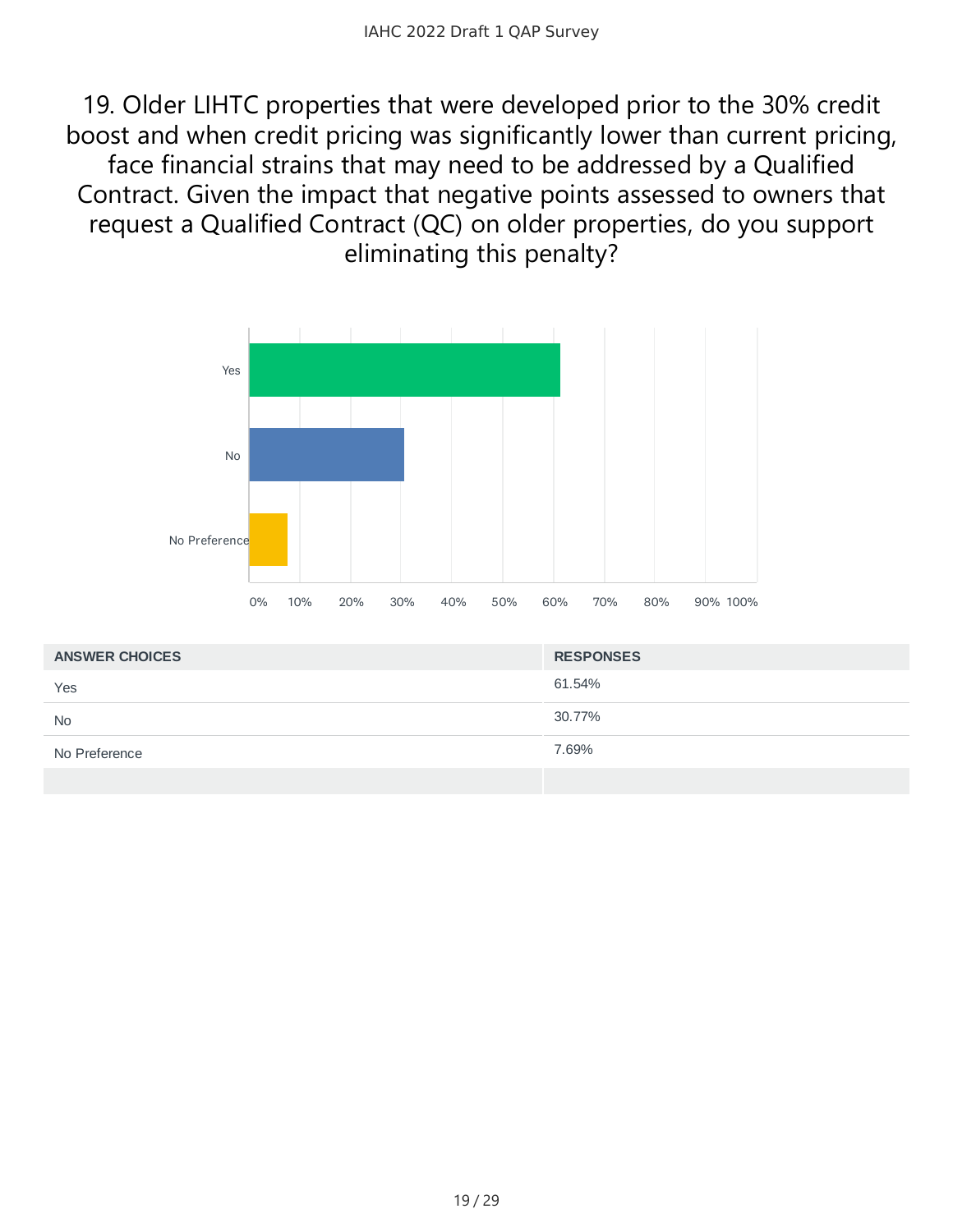## 20. Please explain why you answered #19 the way you did.

| #             | <b>RESPONSES</b>                                                                                                                                                                                                                                                             | <b>DATE</b>       |
|---------------|------------------------------------------------------------------------------------------------------------------------------------------------------------------------------------------------------------------------------------------------------------------------------|-------------------|
| 1             | No reason to penalize owners for making an informed decision that is best for their property.                                                                                                                                                                                | 2/12/2021 3:05 PM |
| $\mathcal{P}$ | We need to preserve affordable housing. Some owners take the qualified contract option for<br>profit motivated reasons.                                                                                                                                                      | 2/12/2021 2:44 PM |
| 3             | I have at least 2 properties that would benefit greatly from a QC and would not alter rents much<br>over the 60% AMI levels, something different needs to be done here that still incentivizes<br>developers to maybe meet some level of affordability but not be penalized. | 2/12/2021 2:34 PM |
| 4             | Allow for the rare exception a "hardship" rule                                                                                                                                                                                                                               | 2/12/2021 2:26 PM |
| 5             | Reasonable                                                                                                                                                                                                                                                                   | 2/12/2021 2:15 PM |
| 6             | Don't understand the reasoning for this at all. When this was brought up for discussion on last<br>QAP and eventually dropped, it was hoped there would be more discussion/review/feedback<br>from IHCDA on the reasoning for inclusion. I don't believe this ever happened. | 2/12/2021 2:12 PM |
| 7             | I think it's important to preserve affordable properties and this is a good way to do that.                                                                                                                                                                                  | 2/12/2021 2:08 PM |
| 8             | This is like changing the rules in the middle of the game.                                                                                                                                                                                                                   | 2/12/2021 1:58 PM |
| 9             | IHCDA is not considering the time period in which old deals were funded and the associated<br>financial details of these deals. They were set-up to request a QC.                                                                                                            | 2/12/2021 1:54 PM |
| 10            | You knew this was a 30 year program going in.                                                                                                                                                                                                                                | 2/12/2021 1:37 PM |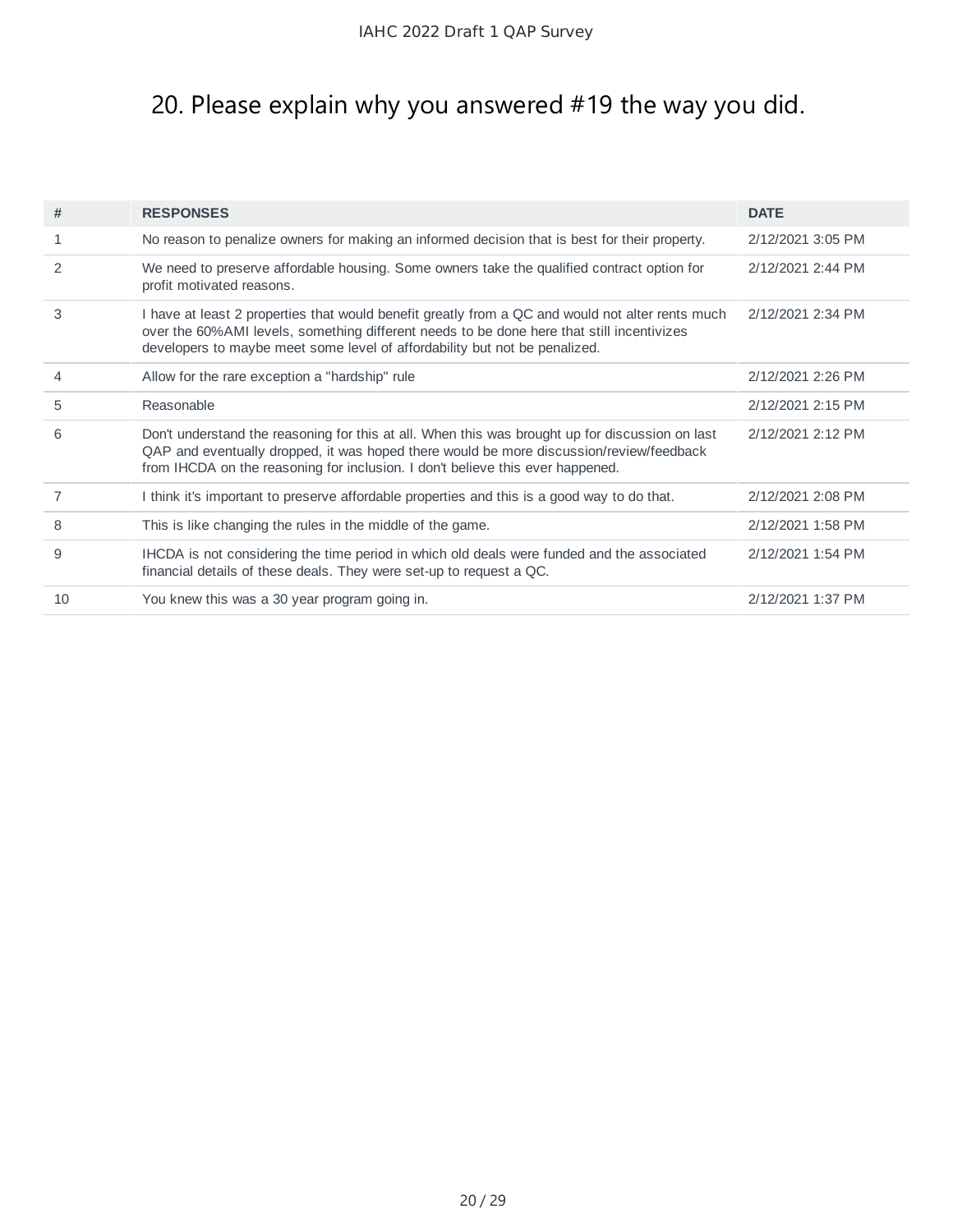21. If IHCDA is unwilling to eliminate the QC penalty, would you support any or all of the following alternatives to this penalty criterion? 1) Allow principals to request one QC after January 25, 2021 without a scoring penalty. 2) Assess a one-point penalty for a second QC request. 3) Assess a two-point penalty for more than two QC requests.



| <b>ANSWER CHOICES</b> | <b>RESPONSES</b> |
|-----------------------|------------------|
| Yes                   | 53.85%           |
| <b>No</b>             | 23.08%           |
| No Preference         | 23.08%           |
|                       |                  |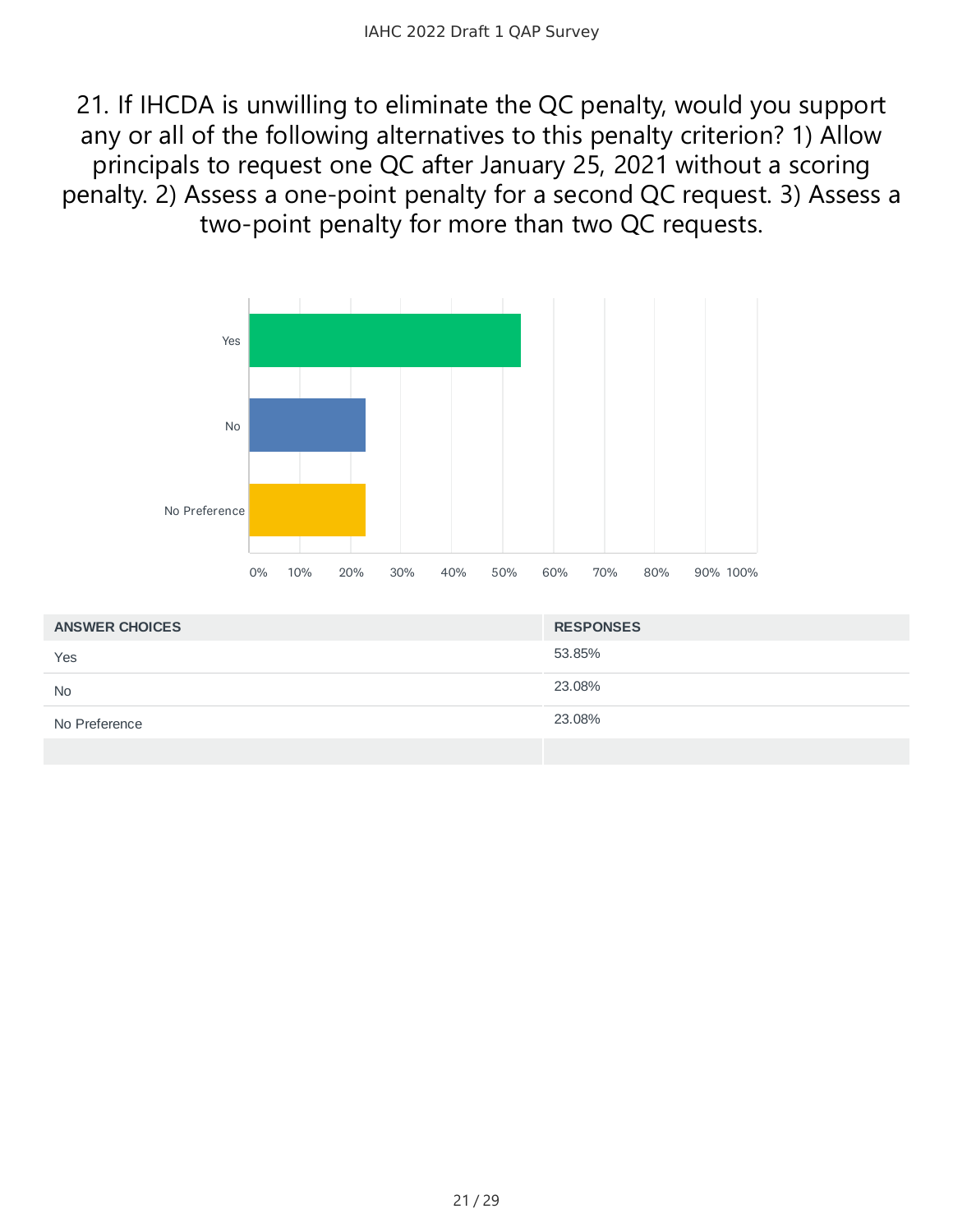## 22. Please explain why you answered #21 the way you did.

| # | <b>RESPONSES</b>                                                                                                                                                                                         | <b>DATE</b>       |
|---|----------------------------------------------------------------------------------------------------------------------------------------------------------------------------------------------------------|-------------------|
|   | Seems reasonable.                                                                                                                                                                                        | 2/12/2021 2:34 PM |
|   | These are different times for LIHTC and if a property is struggling and QC would help keep the<br>housing and allow improvements, but at higher rents, let the market determine ultimate<br>feasibility. | 2/12/2021 2:12 PM |
|   | Not in support of the change.                                                                                                                                                                            | 2/12/2021 2:08 PM |
| 4 | Owners need to have options to keep older properties from going into bankruptcy.                                                                                                                         | 2/12/2021 1:58 PM |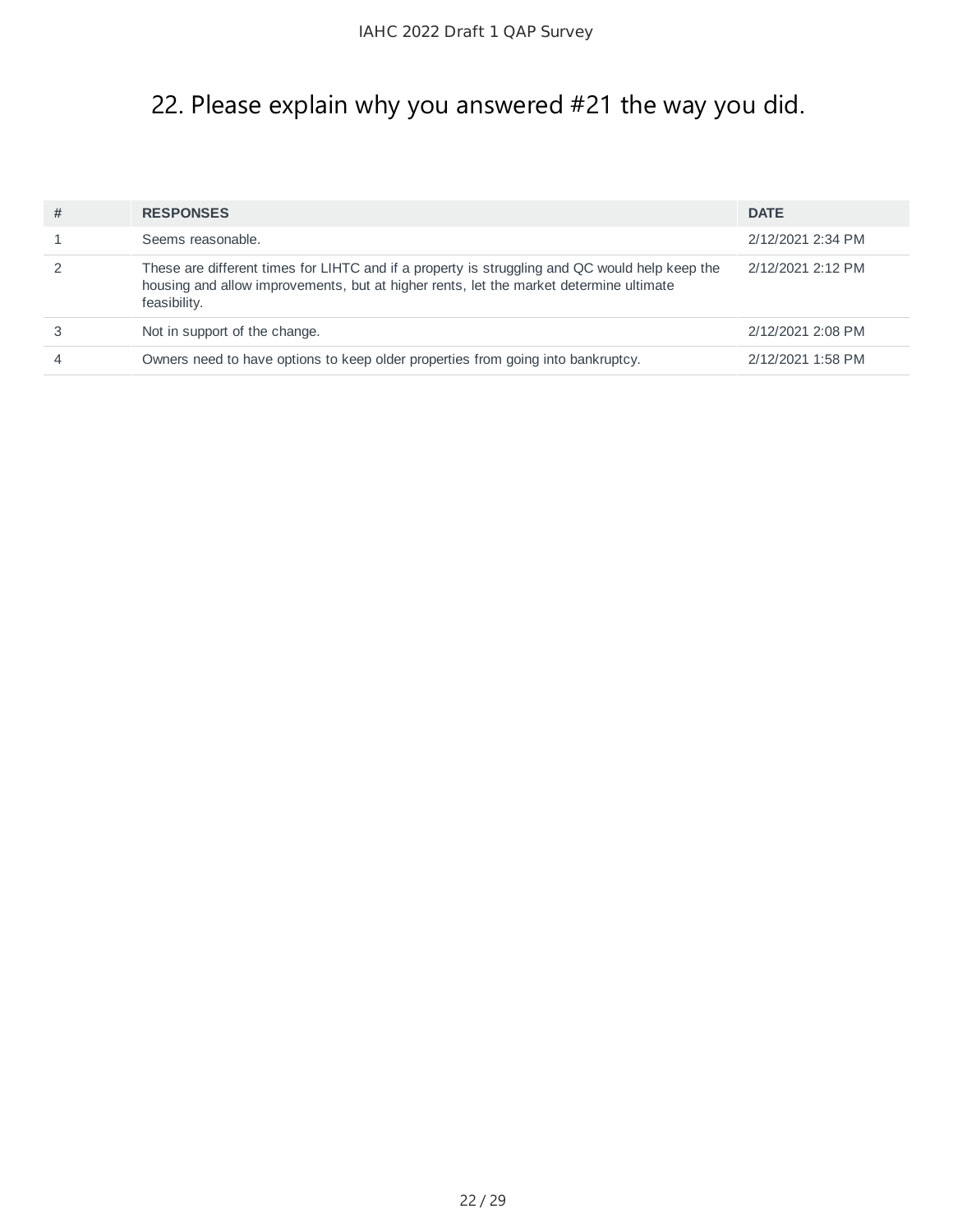#### 23. If the QC scoring penalty is retained, would you support adding a clarification that the scoring penalty would impact only the next RHTC application submitted, rather than penalize all future applications in perpetuity?



| <b>ANSWER CHOICES</b> | <b>RESPONSES</b> |
|-----------------------|------------------|
| Yes                   | 46.15%           |
| <b>No</b>             | 15.38%           |
| No Preference         | 38.46%           |
|                       |                  |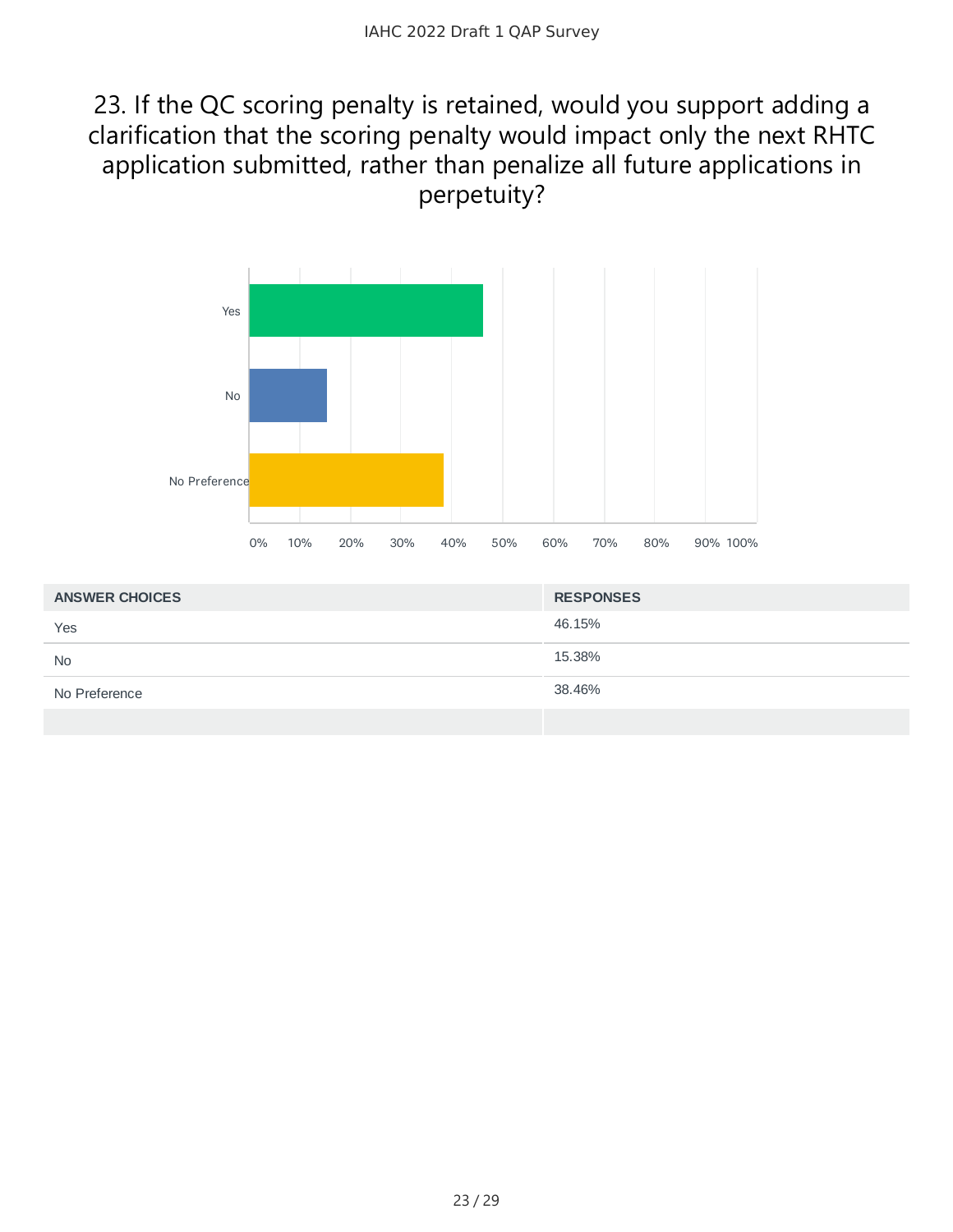## 24. Please explain why you answered #23 the way you did.

| # | <b>RESPONSES</b>                                                                                                                                                                                                                                                                                                          | <b>DATE</b>       |
|---|---------------------------------------------------------------------------------------------------------------------------------------------------------------------------------------------------------------------------------------------------------------------------------------------------------------------------|-------------------|
|   | support the penalty.                                                                                                                                                                                                                                                                                                      | 2/12/2021 2:44 PM |
|   | Seems possible.                                                                                                                                                                                                                                                                                                           | 2/12/2021 2:34 PM |
| 3 | A little torn on this. Does this mean there will be a mad rush to avoid future penalty. When a<br>property is ready, it is ready. Shouldn't be penalized into timing.                                                                                                                                                     | 2/12/2021 2:12 PM |
| 4 | Not in support of the change.                                                                                                                                                                                                                                                                                             | 2/12/2021 2:08 PM |
| 5 | If this is a forever penalty it could drive developers out of the market.                                                                                                                                                                                                                                                 | 2/12/2021 1:58 PM |
| 6 | But maybe some length of time between just 1 round and forever. Just one round means you<br>take 8 deals through QC in a year, get the penalty then you move on. A developer who does 1<br>QC per year gets penalized for 8 years. Same outcome for affordable housing but one<br>developer doesn't really get penalized. | 2/12/2021 1:37 PM |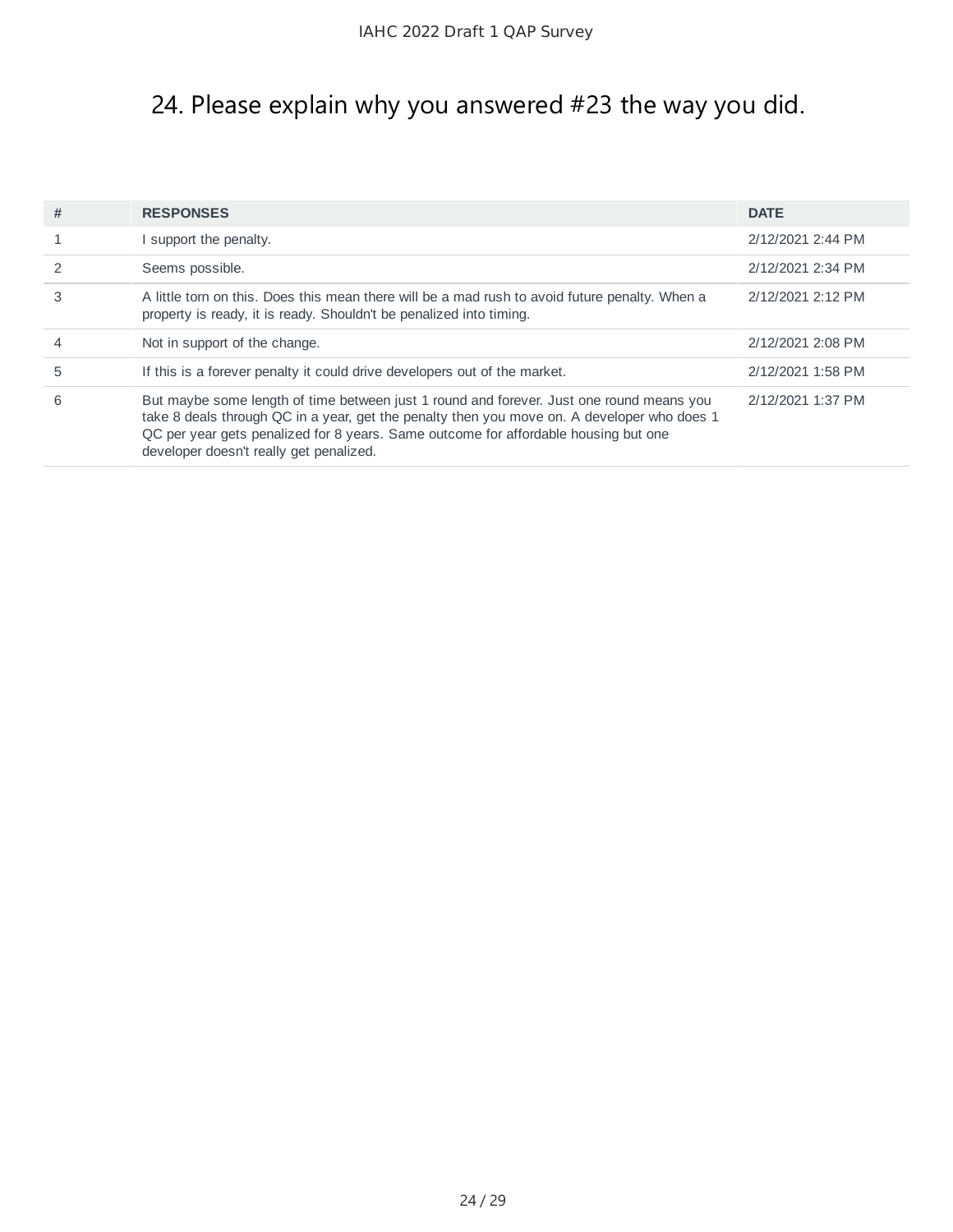25. Would you support requesting IHCDA to allow RHTC owners that do not request a QC to amend the initial rent and income restrictions for the 15-Year Extended Use Period? While not changing a development's minimum 20/50 or 40/60 set-aside, IHCDA could still provide some flexibility to help strengthen its financial position and help avoid the situation where a QC is critically needed. For example, older developments subject to both rent and income restrictions at all AMI levels might benefit from a modification to rent restrictions only, or a property with 40%restrictions might need to request a change boost some of those units to 50%.



| <b>ANSWER CHOICES</b> | <b>RESPONSES</b> |
|-----------------------|------------------|
| Yes                   | 69.23%           |
| <b>No</b>             | 15.38%           |
| No Preference         | 15.38%           |
|                       |                  |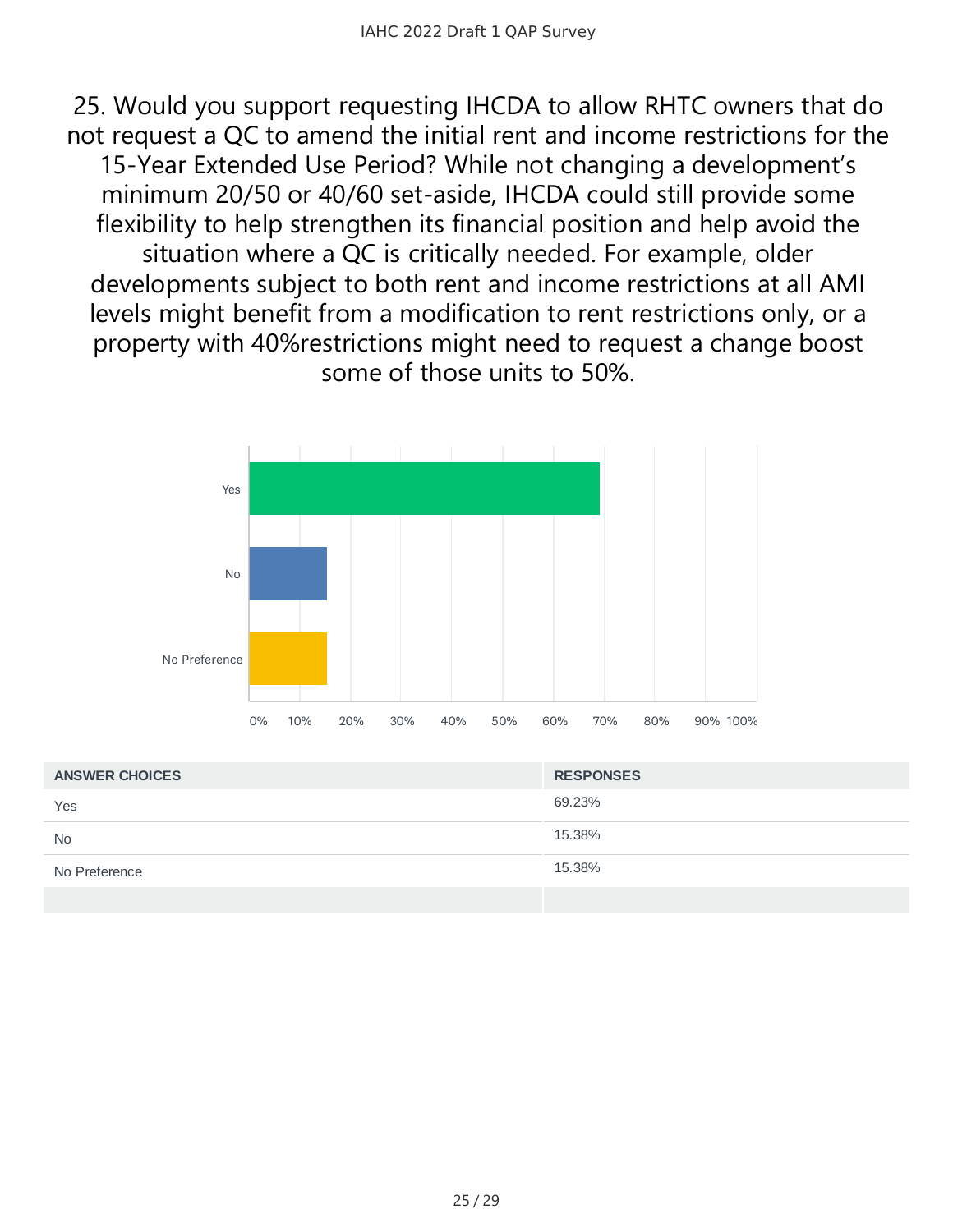## 26. Please explain why you answered #25 the way you did.

| # | <b>RESPONSES</b>                                                                                                                                                              | <b>DATE</b>       |
|---|-------------------------------------------------------------------------------------------------------------------------------------------------------------------------------|-------------------|
|   | I would support changing the income restrictions but not the rent restrictions.                                                                                               | 2/12/2021 2:44 PM |
|   | Seems like a good possible solution.                                                                                                                                          | 2/12/2021 2:34 PM |
|   | flexibility in financing                                                                                                                                                      | 2/12/2021 2:26 PM |
| 4 | Don't have intimate experience with this, but if there is majority agreement this could greatly<br>help developers and projects, then we fully support this request of IHCDA. | 2/12/2021 2:12 PM |
|   | No sure about this.                                                                                                                                                           | 2/12/2021 2:08 PM |
| 6 | If we are serious about affordability then we need a year 15 strategy that supports long term<br>affordability rather than penalties.                                         | 2/12/2021 1:58 PM |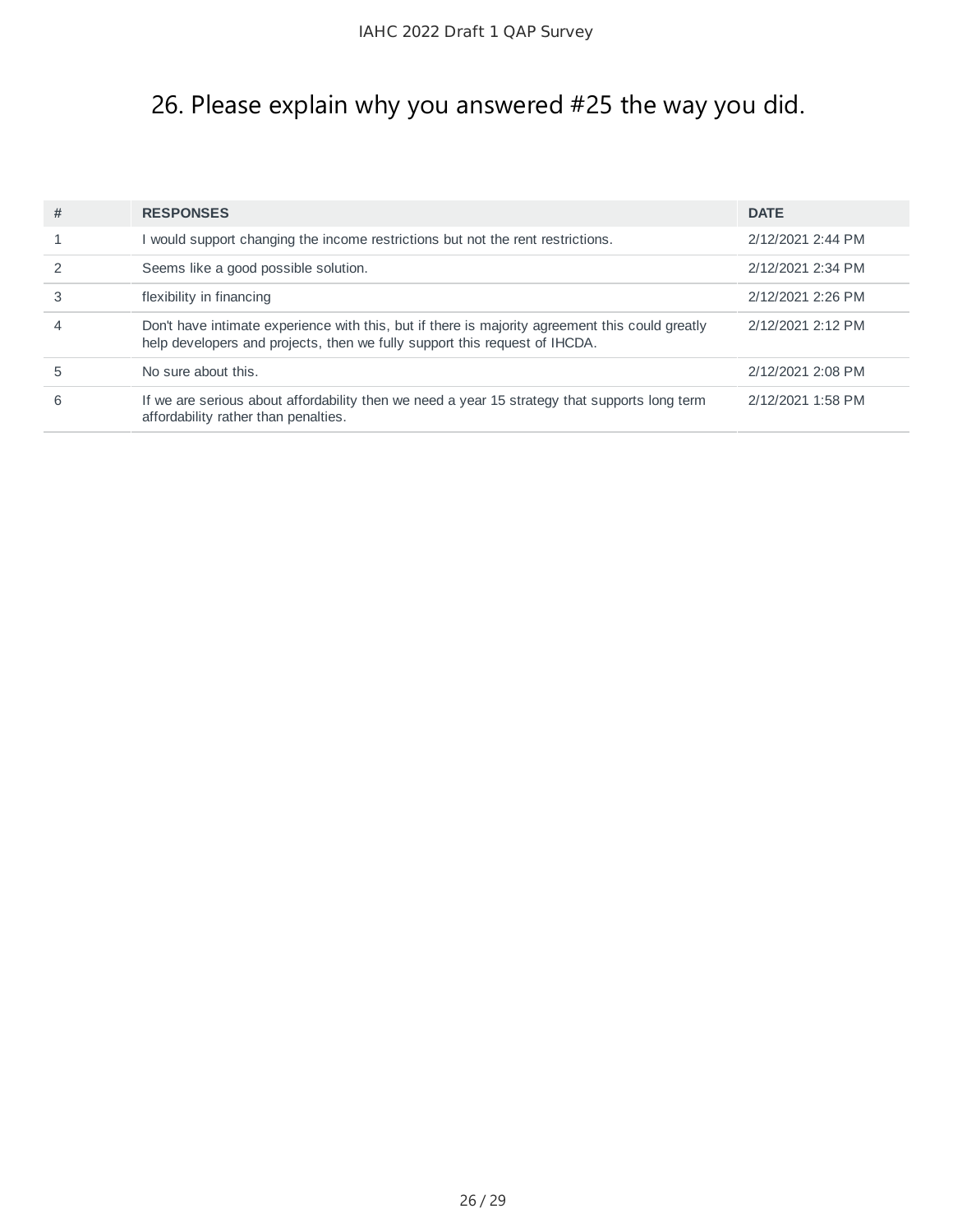- 27. Based on the Indiana County Classification System would you support changing the following set asides: 1) Large City will become Urban
	- 2) Small City will become Mixed Rural 3) Rural will become Rural



| <b>ANSWER CHOICES</b> | <b>RESPONSES</b> |
|-----------------------|------------------|
| Yes                   | 30.77%           |
| <b>No</b>             | 15.38%           |
| No Preference         | 53.85%           |
|                       |                  |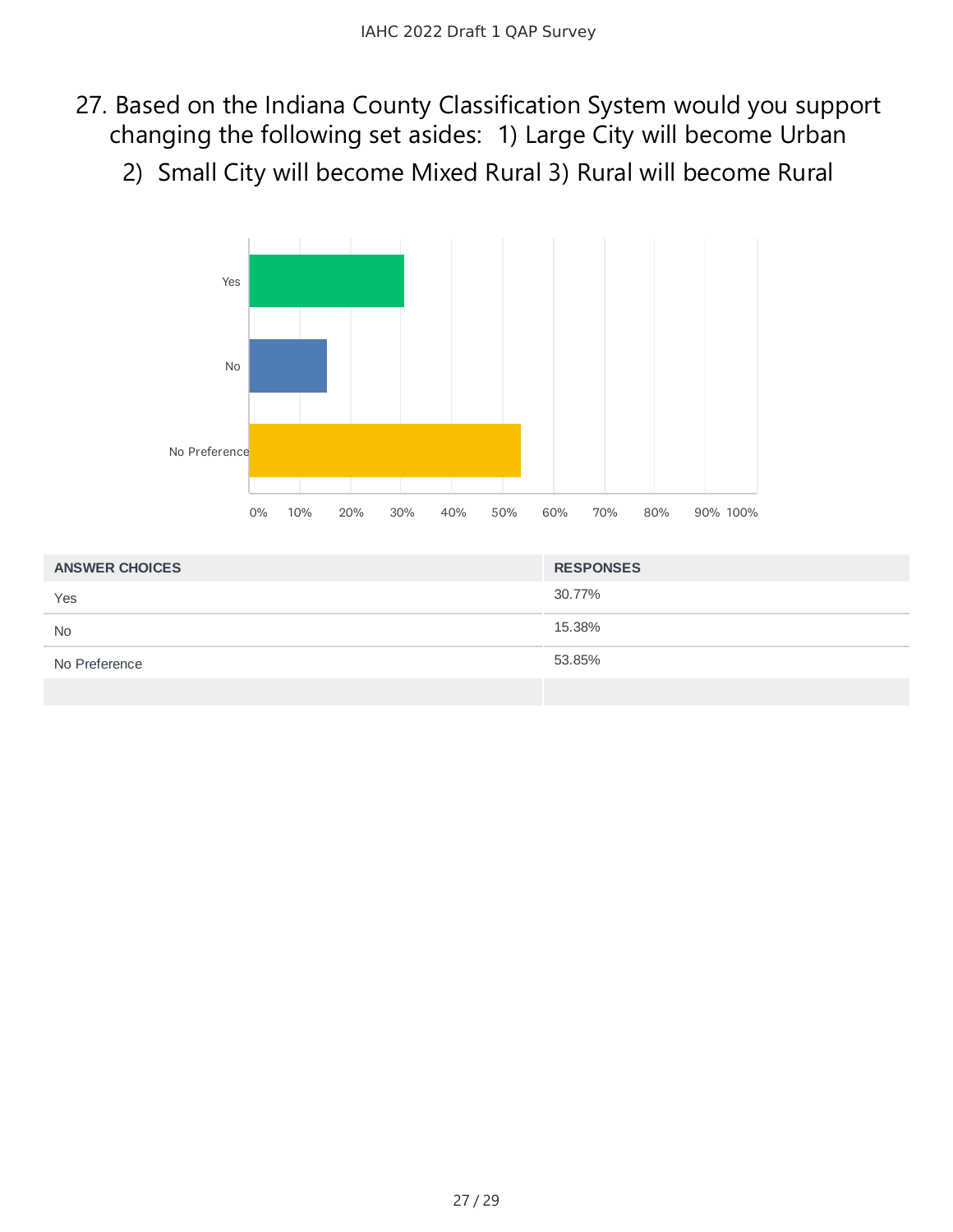## 28. Please explain why you answered #27 the way you did.

| #             | <b>RESPONSES</b>                                                                                                                                                                                                                                                                       | <b>DATE</b>       |
|---------------|----------------------------------------------------------------------------------------------------------------------------------------------------------------------------------------------------------------------------------------------------------------------------------------|-------------------|
| 1             | It is good to revisit how locations are classified, but need more time to figure out best method.<br>Not ready to commit to this metric.                                                                                                                                               | 2/12/2021 3:05 PM |
| $\mathcal{P}$ | I like the current categories. Except the Urban category is oversubcribed.                                                                                                                                                                                                             | 2/12/2021 2:44 PM |
| 3             | Need more explanation of this, not sure I fully understand the benefit.                                                                                                                                                                                                                | 2/12/2021 2:34 PM |
| 4             | Speedway and Beech Grove are not rural                                                                                                                                                                                                                                                 | 2/12/2021 2:26 PM |
| 5             | This allows truly Rural properties to compete against other Rural properties. Example<br>Speedway, IN is in the 465 belt. It's not really a rural community.                                                                                                                           | 2/12/2021 2:15 PM |
| 6             | Don't have high hopes this change could make it into this QAP, but strongly support the data<br>for IHCDA to review for possible incorporation/review for next QAP. Very interesting points<br>made and would better slot those 'tweener' locations into more appropriate competition. | 2/12/2021 2:12 PM |
|               | It does not matter to us.                                                                                                                                                                                                                                                              | 2/12/2021 2:08 PM |
| 8             | I'd want to see the populations by set-aside to know if these set-asides would have similar<br>populations or if the 10% each should be updated accordingly.                                                                                                                           | 2/12/2021 1:37 PM |